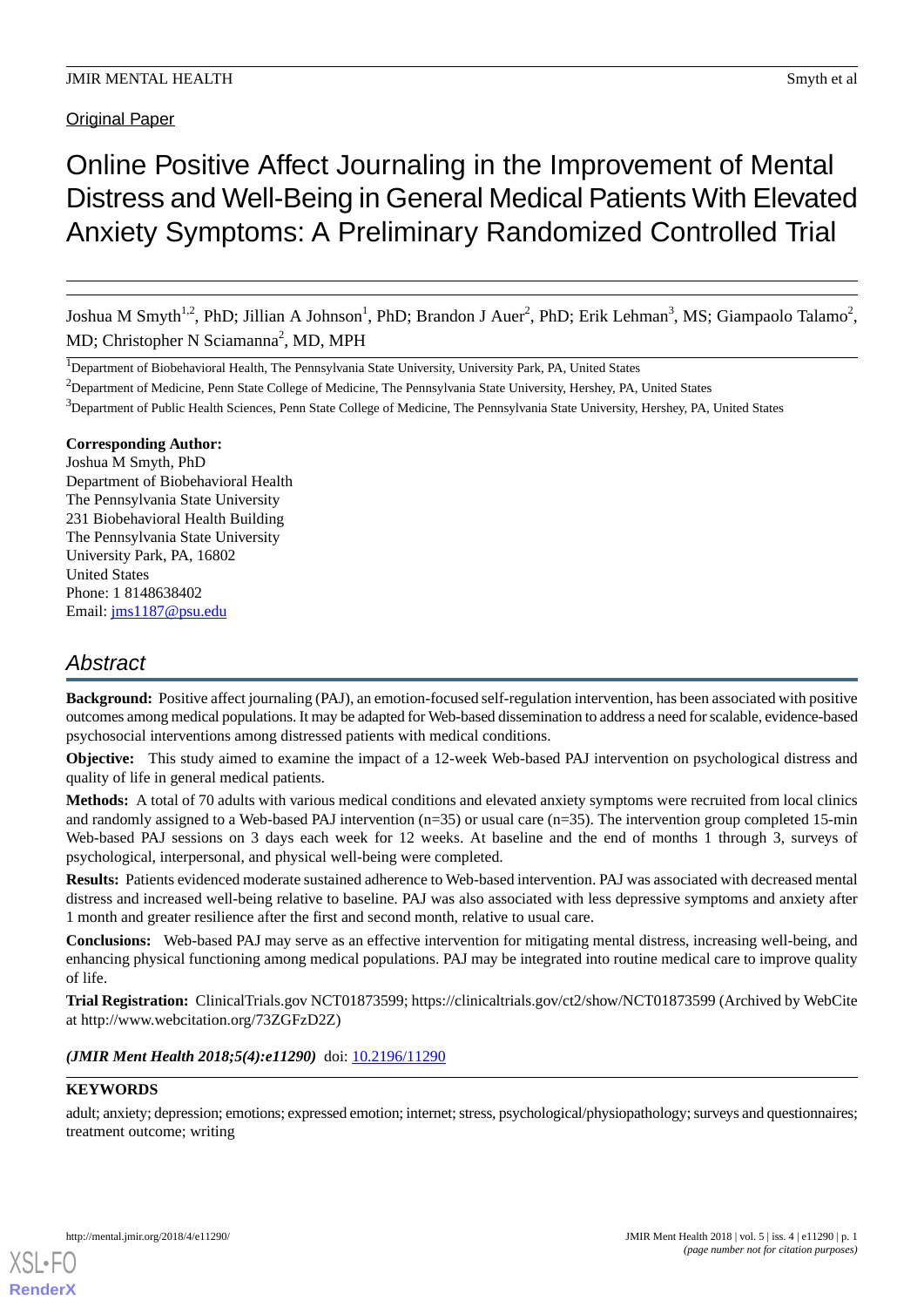# *Introduction*

#### **Background**

At present, 60% of all people living in the United States have at least one chronic health condition, and 42% have multiple chronic conditions [\[1](#page-9-0)]. As advances in the treatment of disease continue to prolong life and the overall population continues to age, these numbers are likely to increase. The significant costs associated with managing medical conditions are well known. The majority of diseases hold the potential to worsen the overall health of patients by limiting their functional capacity, productivity, and health-related quality of life and are a major contributor to health care expenditures [[2-](#page-9-1)[4](#page-9-2)]. Patients with medical conditions face several challenges and often need to modify life aspirations, daily routines, and employment. Although some patients experience periods of grieving and adjustment after a diagnosis, many others experience sustained distress that can further impact physical and mental health and quality of life [\[4](#page-9-2)]. Given the link between severe or chronic medical conditions and psychological distress, it is not surprising that comorbidity between medical and mental health conditions is the rule rather than the exception [[5\]](#page-9-3). The 2001 to 2003 National Comorbidity Survey Replication, for example, found that more than 68% of adults with a mental health disorder reported having at least one general medical illness and that 29% of people with a medical condition also had a comorbid mental health problem [\[6](#page-9-4),[7\]](#page-9-5). Stressful life events often precede anxiety and mood disorders [[8\]](#page-9-6), and the accompanying psychological strain associated with the diagnosis of, and living with, a major medical illness places these patients at risk for comorbidity and worse health outcomes overall. Stress and dysphoric mood generally may worsen the prognosis and progression of disparate diseases [[9](#page-9-7)[,10](#page-9-8)] and is a major contributor to many of the leading causes of death in the United States such as cancer, coronary heart disease, respiratory disorders, and suicide, among others [\[11](#page-9-9)]. In light of evidence that stress and dysphoria might be a modifiable risk factor for the development and progression of medical illnesses, finding ways to reduce distress in patients with one or more existing medical conditions is a major public health concern.

Psychological interventions (eg, cognitive behavioral therapy, CBT) have been shown to reduce psychological distress in chronic disease populations [\[12](#page-9-10)[-14](#page-10-0)]. Although psychological interventions are increasingly desirable among patients [[15\]](#page-10-1), there are several barriers to accessing face-to-face psychological care among people with chronic health conditions (eg, cost or insurance coverage, access, and stigma) [\[15](#page-10-1)-[18\]](#page-10-2). The internet has emerged as an effective tool for disseminating efficacious mental health interventions [\[19](#page-10-3)] and may serve to overcome some of these barriers to accessing mental health services. For example, a meta-analysis of internet-based CBT interventions observed that they are effective for reducing depression and anxiety [\[20](#page-10-4)], and a study by Farrer et al [[21\]](#page-10-5) observed a 44% reduction in depressive symptoms over 6 months among those randomized to internet-based CBT versus only 11% among controls. To date, however, these evidence-based internet interventions are either not readily accessible or widely

disseminated among the general population and, therefore, do not address the problem of access to psychological services.

Relative to internet-based therapeutic or counseling interventions, positive affect journaling (PAJ), a simple intervention that is cost-efficient and easily disseminated to patients, is becoming increasingly popular. PAJ is a modified version of the traditional expressive writing paradigm [[22](#page-10-6)[,23](#page-10-7)] wherein the participants write about a traumatic experience for approximately 15- to 20-min intervals, often across a period of 3 to 5 days. Reviews of expressive writing suggested that it was modestly effective in improving a number of physical and mental health outcomes [\[24](#page-10-8),[25\]](#page-10-9) although large heterogeneities in efficacy have been documented.

For example, several studies have found clinical benefits tied to expressive writing in patients with autoimmune and inflammatory conditions such as arthritic conditions, lupus, and asthma [\[25](#page-10-9)[-29](#page-10-10)], fibromyalgia [\[30](#page-10-11),[31\]](#page-10-12), irritable bowel syndrome [[32\]](#page-10-13), and HIV or AIDS [\[33](#page-10-14),[34\]](#page-10-15). In addition, expressive writing has been found to have beneficial effects on blood pressure [\[35](#page-10-16)] and on several health-relevant outcomes following the experience of a heart attack such as reduced numbers of medical appointments and prescription medications, increased self-care behaviors, improved cardiac symptoms [\[36](#page-10-17)], and improved health-related quality of life [\[37](#page-11-0)]. Expressive writing has also been associated with small, but consistent, improvements to well-being among diverse cancer groups—especially breast, renal, and prostate cancer patients [[38\]](#page-11-1). Finally, a relatively small study of 40 people diagnosed with major depressive disorder found that those writing about their deepest thoughts and feelings related to emotional events had significant reductions in depression immediately after writing and over 1 month thereafter [[39\]](#page-11-2).

A number of efforts have been made to modify the original expressive writing approach to be better suited for use across several contexts and populations. One stream of this process is reflected in the integration of positive psychology, a large and growing area of research that has linked positive psychological and emotional dispositions and states of being (eg, optimism, happiness, subjective well-being, and positive affect) to various beneficial outcomes. Some of the reported benefits of these positive dispositions include fewer physical symptoms [[40\]](#page-11-3), faster wound healing [[41\]](#page-11-4), healthier functioning biological processes (eg, neuroendocrine, inflammatory, and cardiovascular activity) [\[42](#page-11-5)], better interpersonal relationships [\[43](#page-11-6)], higher quality of life [\[44](#page-11-7)], increased longevity [\[45](#page-11-8)], and decreased morbidity [\[46](#page-11-9),[47\]](#page-11-10). As such, the expressive writing paradigm has been adapted to have participants write about positive aspects of their lives and themselves (eg, making meaning out of or finding benefit in past experiences [[48](#page-11-11)[,49](#page-11-12)] and focusing on positive aspects of one's self [[50\]](#page-11-13)) under the notion that this would yield similar benefits to those observed in the positive psychology literature. As a whole, we refer to this array of positive-focused writing approaches as PAJ.

Positive affect interventions among both patients and healthy individuals have led to improvements in a number of health outcomes. In 2 studies comparing an educational control (ie, educational workbook and behavioral contract) with a positive

 $XSI - F($ **[RenderX](http://www.renderx.com/)**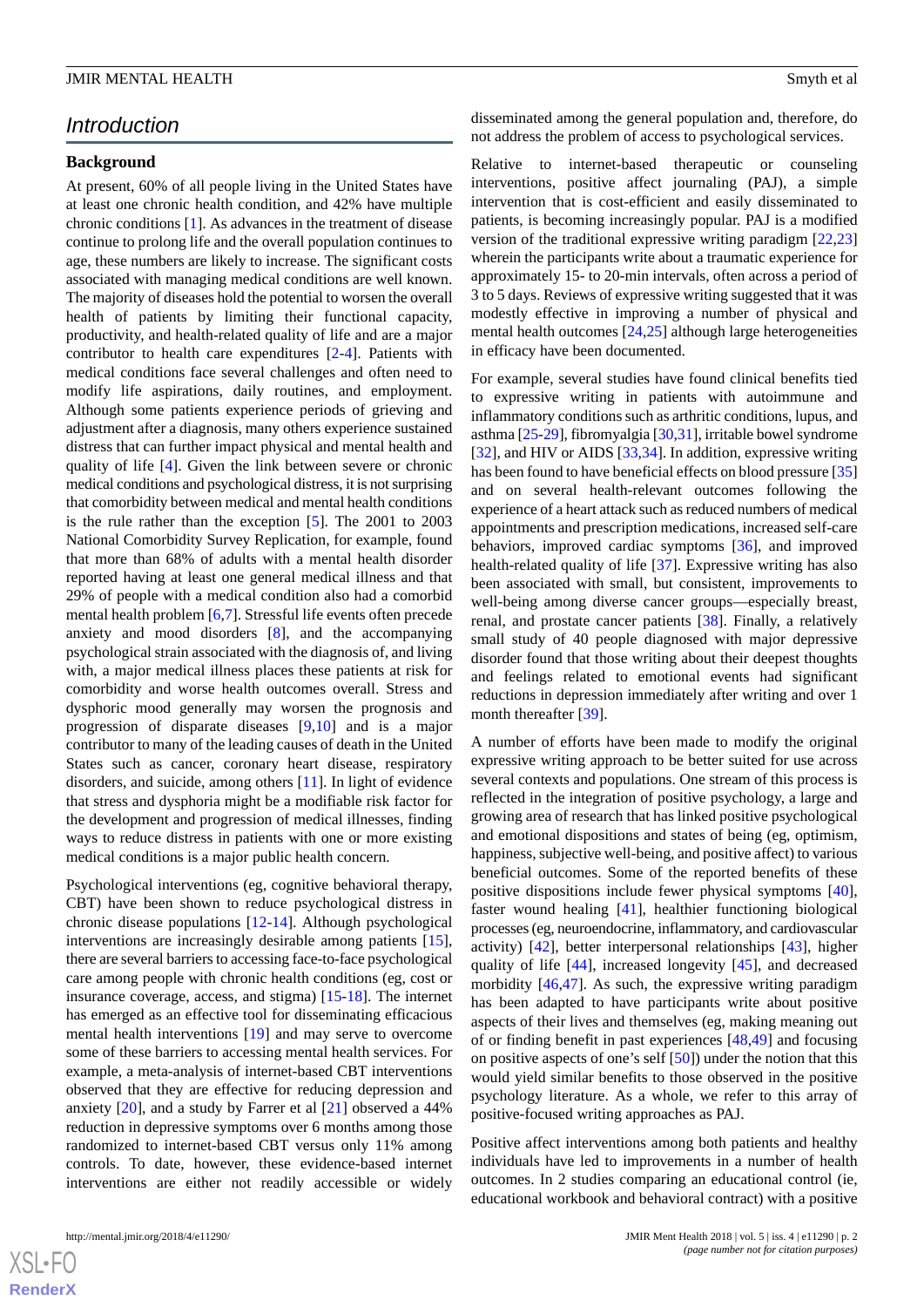affect intervention (ie, self-affirmation inducement over bimonthly telephone sessions with staff and unexpected gifts before calls), positive affect improved medication adherence in hypertensive African American patients [[51\]](#page-11-14) and physical activity in patients following a percutaneous coronary procedure [[52\]](#page-11-15). In addition, Stanton et al [[53\]](#page-11-16) found that 4 sessions of written expressive disclosure or benefit finding resulted in lower physical symptom reports and medical appointments among breast cancer patients at 3-month follow-up. In healthy samples, Armitage et al [\[54](#page-11-17)] found beneficial effects of completing a self-affirmation questionnaire or self-affirming implementation intention on alcohol intake at 1-month follow-up, whereas Burton and King [[55\]](#page-11-18) observed that participants randomized to write only 2 min for 2 consecutive days in a laboratory about a recent positive event showed moderate reductions in physical symptoms (Cohen *d*=0.65) at 4- to 6-week follow-up.

# **Objectives**

The goal of this randomized controlled trial was to examine whether a 12-week internet-based PAJ intervention could reduce mental distress (primary outcome) and positively influence psychological, interpersonal, and physical well-being (secondary outcomes), relative to usual care, in a heterogeneous sample of patients with elevated anxiety symptoms. It was hypothesized that participants randomized to the intervention would experience decreases in mental distress (ie, Hospital Anxiety and Depression Scale score; HADS) and improvements in psychological well-being (eg, perceived stress and resilience), interpersonal well-being (ie, social support), and physical well-being (eg, days during which pain inhibited usual activities) over the 12-week intervention period. It was also hypothesized that participants randomized to receive the intervention would report less mental distress and greater levels of psychological, interpersonal, and physical well-being than those in the control condition at each assessment period.

# *Methods*

# **Sample and Recruitment**

All study procedures were approved by the Pennsylvania State Hershey Medical Center's (PSHMC) institutional review board, and all participants provided written informed consent before engaging in any research-related activity. This study was registered on ClinicalTrials.gov (reference number NCT01873599), with recruitment and active intervention occurring from June 2013 to February 2014.

Potential participants were recruited through flyers placed around the PSHMC campus and advertisements placed in PSHMC media and local community newspapers in central Pennsylvania. In addition, oncology patients at The Pennsylvania State University Hershey Cancer Institute with an Eastern

Cooperative Oncology Group (ECOG) Performance Status score of 0 to 3 (not completely disabled) were identified through registry review and sent a letter describing the study. Participants were provided with a toll-free number to call if they were interested in participating, as well as an opt-out card that could be mailed back by those who were uninterested. Individuals who did not respond were contacted through phone by a research staff member within 2 weeks to determine their interest in participating.

Eligibility for inclusion was based on (1) English fluency, (2) between 21 and 80 years of age, (3) internet access, (4) self-report of moderate to significant stress during the last month, (5) not currently pregnant and no plans to become pregnant within the next 3 months, (6) no plans to move within the next 6 months, (7) no hospitalization for a psychiatric condition in the last year, (8) not a high risk for suicidality as assessed by selected questions from the Structured Clinical Interview for Diagnostic and Statistical Manual of Mental Disorders [[56\]](#page-11-19). Although not an explicit requirement, it was assumed that potential participants be familiar with using a computer and accessing websites.

Individuals interested in participation and who met the initial inclusion criteria were invited for a laboratory visit and further assessed for eligibility. Eligible participants: (1) reported a score of 8 to 15 on the anxiety subscale of the HADS [[57\]](#page-11-20) and (2) had an ECOG performance status of 0 (fully active) through 3 (limited self-care) [\[58](#page-11-21)]. Participants who met all inclusion criteria were invited to participate.

#### **Random Assignment**

Randomization (1:1) was done through sealed envelopes prepared by someone other than the research staff conducting the study visits and opened by participants during the baseline visit after completing informed consent. See [Figure 1](#page-3-0) for flow diagram of recruitment procedure.

#### **Procedure**

Eligible participants met the research staff during a scheduled baseline visit to discuss study procedures and provide written informed consent. During the baseline visit, all participants completed baseline surveys and were randomized (through computer-generated sequences provided in sealed envelopes) to 1 of the 2 conditions. Participants assigned to the intervention condition received an introduction and training session to orient them to the intervention website where they would complete the writing sessions. All participants completed self-report survey assessments on the Web at the end of months 1, 2, and 3 using a secure data capture system (REDCap Penn State). Participants received gift cards following the completion of each survey (ie, US \$40 compensation for completing all 3 assessments).

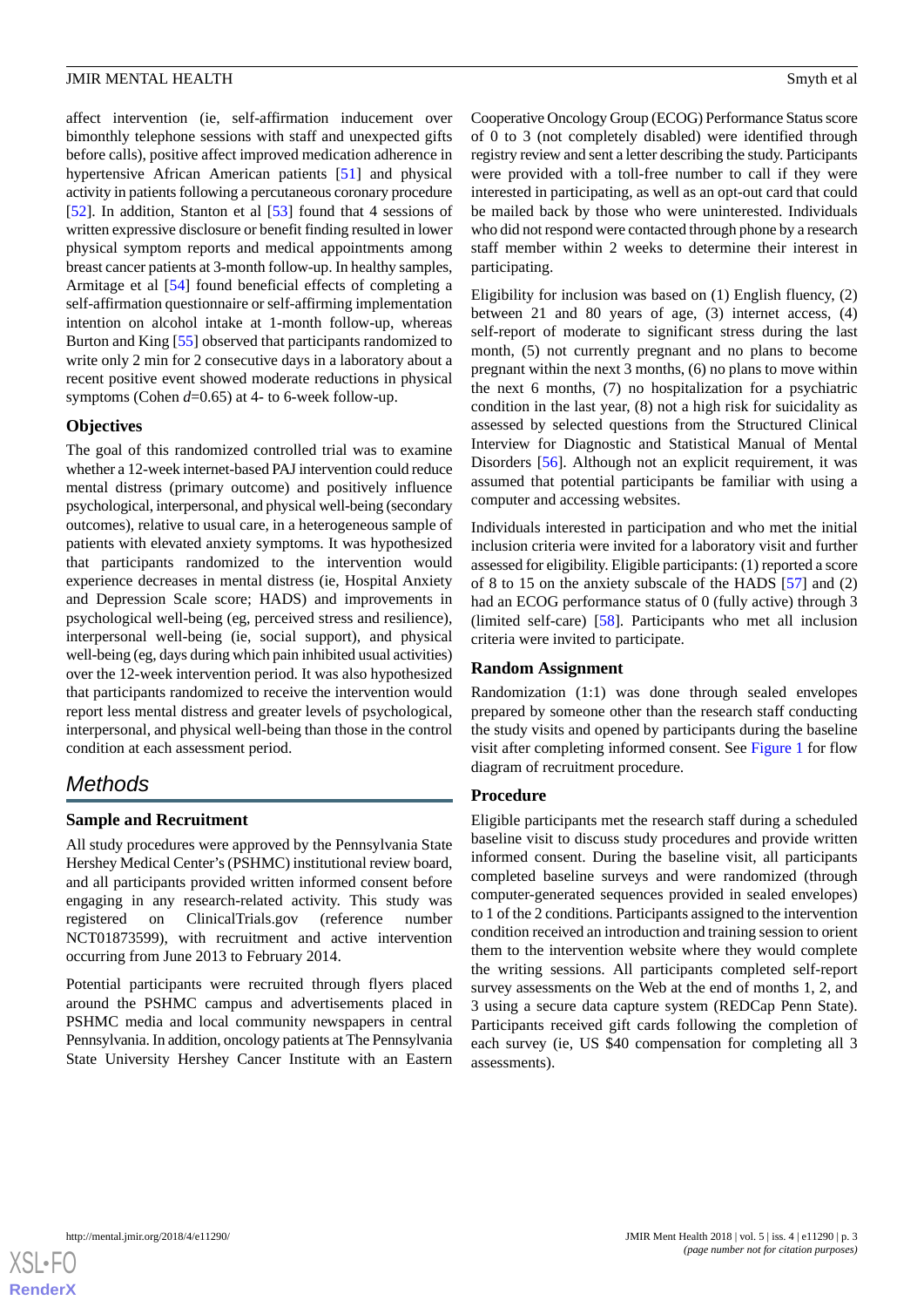<span id="page-3-0"></span>**Figure 1.** Participant flowchart.



#### **Intervention**

Participants in the PAJ intervention condition were asked to complete Web-based writing sessions for 15 min on 3 days each week for the duration of the 12-week study. The amount of time spent writing at each session is similar to prior expressive writing studies although the duration of the intervention in this study was longer than many other prior studies [\[23](#page-10-7),[25,](#page-10-9)[59](#page-11-22)] to ensure the potential for adequate *dose* of intervention. This was the first version tested of this intervention; the intervention content was *frozen* during the trial and not adjusted. During each Web-based writing session, participants logged onto the study website and wrote a journal entry on 1 of the 7 commonly used positive affect prompts (eg, What are you thankful for? What did someone else do for you?; full details available upon request) [\[60](#page-11-23)]; all entries were saved on a secure server. During the study, journal entries of participants in the intervention

condition were screened by research staff to monitor content. Participants who did not complete a journal entry within any given 7-day period were sent an email reminder (this email reminder also included reminders of how study staff could help them resolve any technical difficulties, in case, any existed). As there is no clinical standard of care treatment for medical patients with mild to moderate anxiety symptoms, participants randomized to the wait-list control group received their usual care for the duration of the study. After they had completed all study procedures, participants in the control condition were given access to the PAJ intervention.

#### **Measures**

#### *Sociodemographics and Health Behaviors*

Participants' age, gender, race, ethnicity, marital status, and educational level were obtained at baseline. During this time,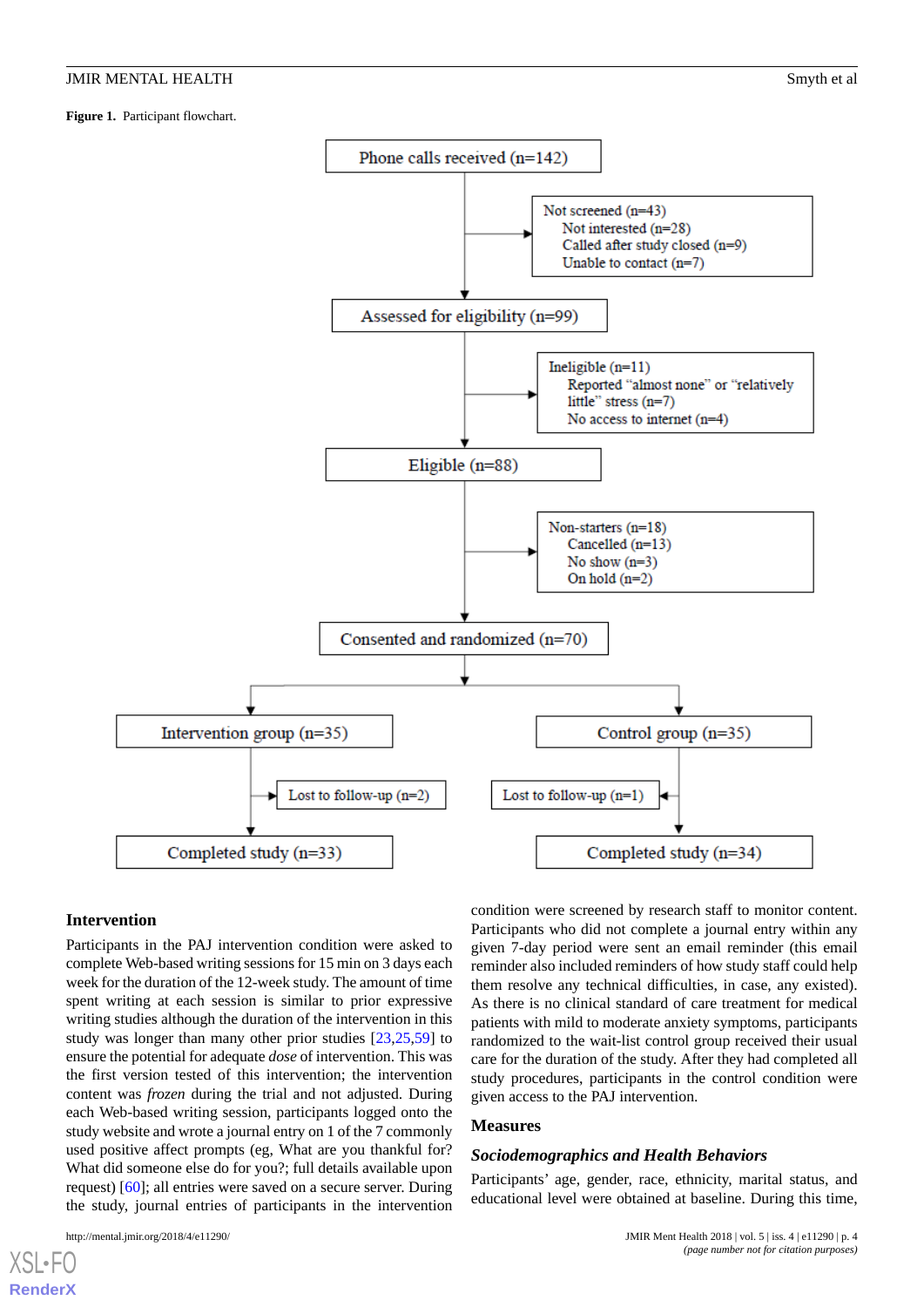participants self-reported basic information related to their specific disease and health behaviors (ie, smoking, physical activity, and alcohol use) using standard self-report items from the Behavioral Risk Factor Surveillance System [[61\]](#page-12-0).

#### *Primary Outcome*

The HADS [\[57](#page-11-20)] consists of 2 scales, anxiety and depression, with each consisting of 7 items rated on a scale from 0 through 3. Items are aggregated for each subscale (range=0-21), with higher scores indicating greater anxiety or depressive symptom severity, and for a total HADS score (range=0-42), with higher scores indicating greater mental distress. Various cut-off scores are available for the HADS. A score of 8 or greater on the anxiety subscale (HADS-A) has a specificity of 0.78 and sensitivity of 0.9 for clinically significant anxiety, whereas scores below 8 indicate noncases [\[62](#page-12-1)]; the inclusion criterion of a HADS-A score of 8 to 15 was intended to include participants with mild to moderate symptoms, whereas those with nonsignificant or severe symptoms (HADS-A scores of 15-21) were excluded as the PAJ intervention was expected to have limited benefit for those individuals. In this study, Cronbach alpha at baseline was .65 for anxiety, .86 for depression, and .85 for HADS total score.

#### *Secondary Outcomes*

The Brief Resilience Scale (BRS) [\[63](#page-12-2)] is a 6-item measure of perceived resilience, including items such as "It does not take me long to recover from a stressful event." Each item is rated on a scale from 1 (strongly disagree) to 5 (strongly agree). All items are aggregated for a total score (range=6-30); higher scores indicate greater resilience. The BRS has high levels of internal consistency, with Cronbach alpha ranging from .80 to .91 [[63\]](#page-12-2). In this study, Cronbach alpha was .90 at baseline.

The Healthy Days Measure [[61\]](#page-12-0) assesses self-reported physical health and functioning. Respondents answered 4 items to indicate (1) general health (ie, "Would you say that in general your health is 'poor'– 'excellent'"), (2) days during which pain inhibited their usual activities (ie, "During the past 30 days, for about how many days did pain make it hard for you to do your usual activities...?"), (3) sleep quality (ie, "During the past 30 days, for about how many days have you felt you did not get enough rest or sleep?"), and (4) number of days they felt healthy and full of energy (ie, "During the past 30 days, for about how many days have you felt very healthy and full of energy?").

The Perceived Stress Scale [\[64](#page-12-3)] consists of 10 items that assess perceived stress rated on a scale from 0 (never) to 4 (very often). A sample item includes "In the last month, how often have you felt nervous and stressed?" Items are combined for a total score, with higher scores indicating greater stress. The measure demonstrates strong internal consistency. In this study, Cronbach alpha was .91 at baseline.

The Positive and Negative Affect Schedule (PANAS) [\[65](#page-12-4)] consists of 2 subscales, each including 10 items. Respondents indicate the extent to which they felt specific positive emotions (eg, excited and proud) and negative emotions (eg, upset and afraid) over the last month on a scale from 1 (not at all) to 5 (extremely). Subscales are scored separately (range=10-50); higher scores indicate greater positive affect and greater negative

affect. Internal consistencies are high (Cronbach alpha=.85-.88) [[65\]](#page-12-4). In this study, Cronbach alpha for the positive affect subscale was .90 and negative affect subscale was .90 at baseline.

The Satisfaction with Life Scale (SWLS) [[66\]](#page-12-5) is a 5-item scale that assesses overall life satisfaction with items such as "In most ways my life is close to my ideal" and "I am satisfied with my life." Each item is rated on a scale from 1 (strongly disagree) to 7 (strongly agree), and a total score is calculated using all items (range=5-35); higher scores indicate greater satisfaction with one's life. The SWLS has a test-retest reliability of 0.82 [[66\]](#page-12-5). In this study, Cronbach alpha was .93 at baseline.

The Social Provisions Scale [\[67](#page-12-6)] assesses various dimensions of social support. The scale consists of 24 items that make up 6 components, each consisting of 4 items pertaining to attachment, social integration, reassurance of worth, reliable alliance, guidance, and opportunity for nurturance. The respondent rates the extent to which each statement describes their current social network on a scale from 1 (strongly disagree) to 4 (strongly agree). Items are aggregated separately for each component (range=4-16) and for a total perceived support score (range=24-96); higher scores indicate a greater degree of perceived support provisions. In this study, Cronbach alpha for attachment was .76, .88 for social integration, .72 for reassurance of worth, .84 for reliable alliance, .83 for guidance, .79 for opportunity for nurturance, and .93 for total perceived support at baseline.

#### **Adherence**

Adherence generally describes the extent to which individuals are exposed to the content of the intervention. For this study, participants were asked to complete Web-based PAJ sessions an average of three 15-min sessions per week, over 12 weeks, for a total of 36 journaling sessions throughout the course of the study. Overall PAJ adherence rate was calculated using 2 methods: (1) weekly journaling counts for each participant—derived from Web-based user log-in counts—were recoded into a binary variable (ie, yes or no) based on journaling >1 time per week. The journaling counts for all weeks were then summed, divided by 12, and multiplied by 100 to calculate the overall 12-week adherence rate and (2) total journaling counts for all participants were summed for all weeks of the study, divided by 36, and multiplied by 100. Although it would be desirable to count actual time (minutes per session) spent engaged in the PAJ intervention, the website was not capable of accurately tracking this information (eg, if a person left the computer to complete another task).

#### **Sample Size**

The sample size was calculated based on an anticipated baseline mean of 11.0 (SD 3) on the HADS-A. This anticipated value was derived from a study of 273 medical patients participating in a Web-based educational program. Using G\*Power, we assumed treatment condition SDs similar to those reported by Yun et al [[68\]](#page-12-7) and a 5% type-I error rate for a two-sided hypothesis test, concluding that 31 subjects per group would provide 80% power to detect a difference in the HADS-A at 3 months (10.0 vs 8.0). This effect size is based on a clinical trial

 $XSI - F($ **[RenderX](http://www.renderx.com/)**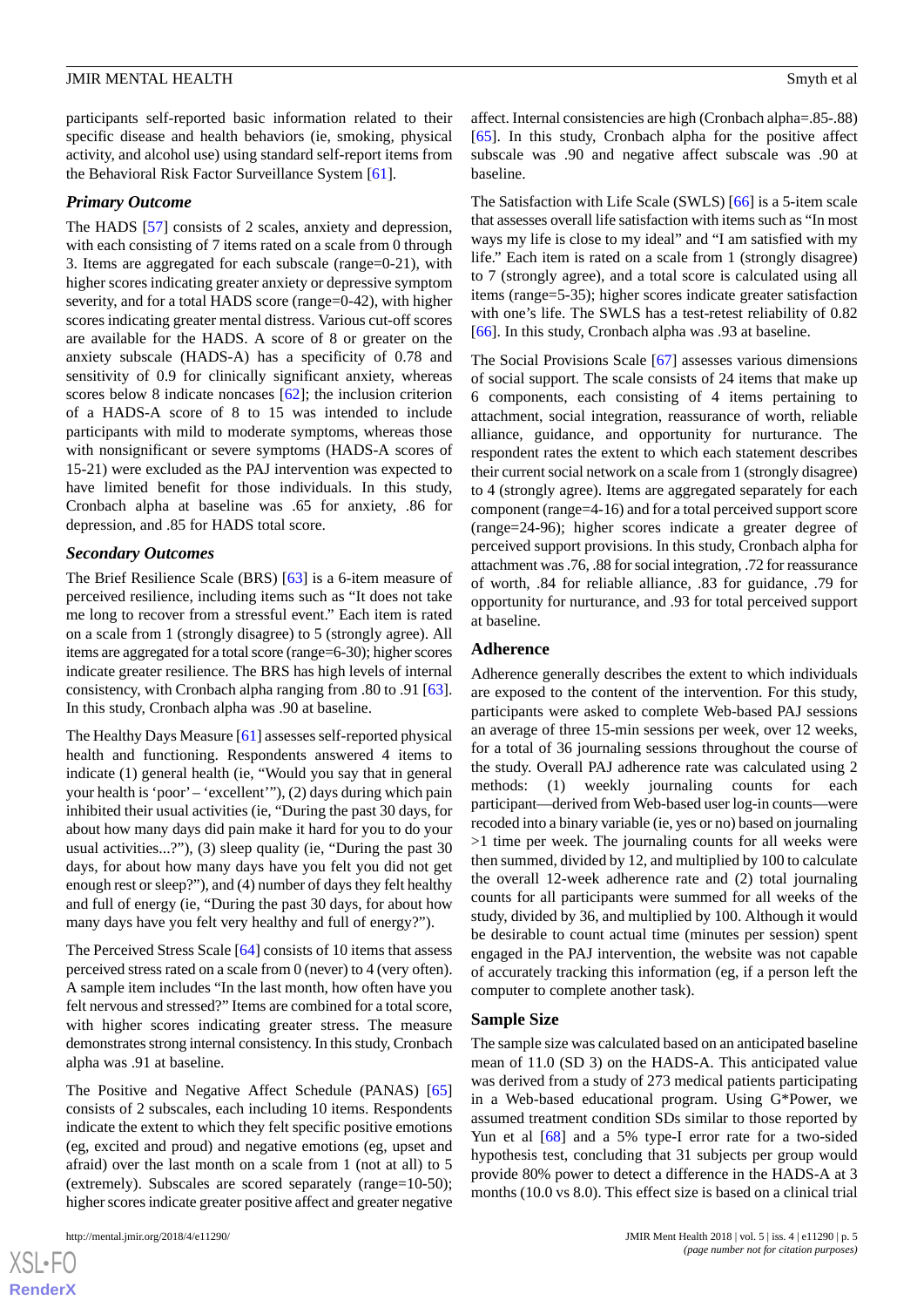of CBT for distressed medical patients wherein the CBT arm decreased their HADS-A score by 3.1 points more than controls [[7\]](#page-9-5), and a Web-based CBT intervention by Farrer et al [\[21](#page-10-5)] observed a 44% reduction in depression scores over 6 months. This study estimated a reduction of 2.0 in the HADS-A measure (18% reduction). Anticipating a dropout rate of  $\langle 10\% \rangle$ , we planned to recruit 70 subjects at baseline.

#### **Analytic Plan**

All analyses were conducted using SAS Software version 9.4 (SAS Institute, Cary, NC). First, descriptive statistics were calculated for all variables at baseline and at each of the 3 follow-up assessments, and response rates were calculated using the Web-based user log-in tracking logs. Categorical variables were summarized with frequencies and percentages, and continuous variables were summarized with means, SDs, medians, and quartiles. The distribution of continuous variables was checked using box plots, histograms, and normal probability plots. For demographic variables and other characteristics measured at baseline, comparison tests were conducted between the intervention and control groups using a two-sample *t* test or Wilcoxon rank-sum test with means for continuous variables and using a chi-square test with percentages for categorical variables. A Fisher exact test was used as needed when cell counts were too small for the chi-square test to be valid.

Second, in making comparisons of the differences from baseline to each of the 3 months within and between groups, we used 2 approaches depending on the type of outcome variable. For continuous outcome variables, we first found the change from baseline at each subsequent month. A linear mixed-effects model was then employed, which included factors for group (intervention vs control), month, the interaction between the intervention group and month, and the baseline measurement for adjustment, and the differences between groups were quantified with means. For binary outcome variables, a generalized estimating equations model was used that included factors for group, month, and the interaction between the group and month, and differences between groups were quantified with percentages and odds ratios. All comparisons were adjusted for age, sex, income, and preexisting journaling—reflecting self-reported frequency (ie, "Never," "Less than once per month," "1-3 times per month," and "At least once per week") of writing in a diary or journal in the year leading up to the study—by including these factors as additional covariates in the models. Missing data were not a significant problem for the primary outcome variable (at less than 5%) or for the secondary outcome variables (at less than 10% at most) and were not an issue for any independent variables.

# *Results*

#### **Participants**

A total of 99 people were assessed for eligibility, of which 88 patients were interested in participating. After further screening, 70 people were eligible, consented, and randomized to the intervention (n=35) or usual care (n=35) condition ([Figure 1\)](#page-3-0). A total of 3 participants were lost to follow-up during the 12-week assessment period and all participants were included in analyses. No unanticipated harms were reported, and there

were no privacy breaches or major technical problems during the trial. Participants in this study had a broad range of chronic health conditions, including arthritic conditions (eg, rheumatoid arthritis, gout, lupus, and fibromyalgia; 19/69, 27%), diabetes (type 1 or type 2; 12/70, 17%), asthma (12/70, 17%), cancer (13/70, 11%-19%, all cancer types combined), prediabetes (4/70, 6%), kidney disease (not including kidney stones, bladder infection, or incontinence; 3/69, 4%), chronic obstructive pulmonary disease (1/69, 1%), heart disease (1/70, 1%), and stroke (1/69, 1%). Demographic and other baseline characteristics are shown in [Table 1.](#page-6-0) There were no significant differences between the intervention and control groups on any baseline characteristics (demographics, primary, or secondary outcomes).

#### **Within-Group Differences**

Our initial analyses examined changes over time within each group. All results for the within-group differences across the 3-month study period are shown in [Multimedia Appendix 1](#page-9-11). Results indicated that the PAJ intervention reduced mental distress and improved well-being. Specifically, the intervention group reported lower HADS-A at all 3 assessments (at the end of months 1 through 3), more resilience at the end of month 2, less perceived stress at all 3 assessment points, and a greater percentage (ie, 56.3% vs 31.3%) of participants reported better mental health at the end of the first month, relative to baseline. No other within-group differences were observed in the intervention group. Compared with the baseline, the control group reported less social integration at the end of month 3, more days in pain inhibiting usual activities at the end of month 2, and a greater percentage (ie, 41.4% vs 20%) of participants reported better mental health at the end of month 3, relative to the previous month. No other within-group differences were observed in the control group.

#### **Between-Group Differences**

We next examined differences between the groups over time. Results for the between-group differences across the 3-month study period are also indicated in [Multimedia Appendix 1](#page-9-11). Compared with the control group, the intervention group exhibited lower anxiety at the end of month 1, lower mental distress at the end of months 1 and 2, greater resilience and lower perceived stress at the end of month 1, greater self-reported social integration at the end of month 2, and at the end of month 2, they reported fewer days in which pain prohibited usual activities.

#### **Adherence**

We also examined patient adherence to suggested journaling frequency (or *dose*). Overall adherence to the intervention, operationalized by dividing the mean amount of completed sessions by the maximum amount of sessions, was moderate in the sample from this study (mean 47.8% with a range of 2.8%-172.2%; 1 participant journaled 62 times with the remainder having rates at or below the expected 100%). When operationalizing adherence as completing at least one journaling session per week, a level consistent with the broader expressive writing literature [[23\]](#page-10-7), the adherence rate was 66.4% (range of 41.7%-100%). After the first week of journaling, participants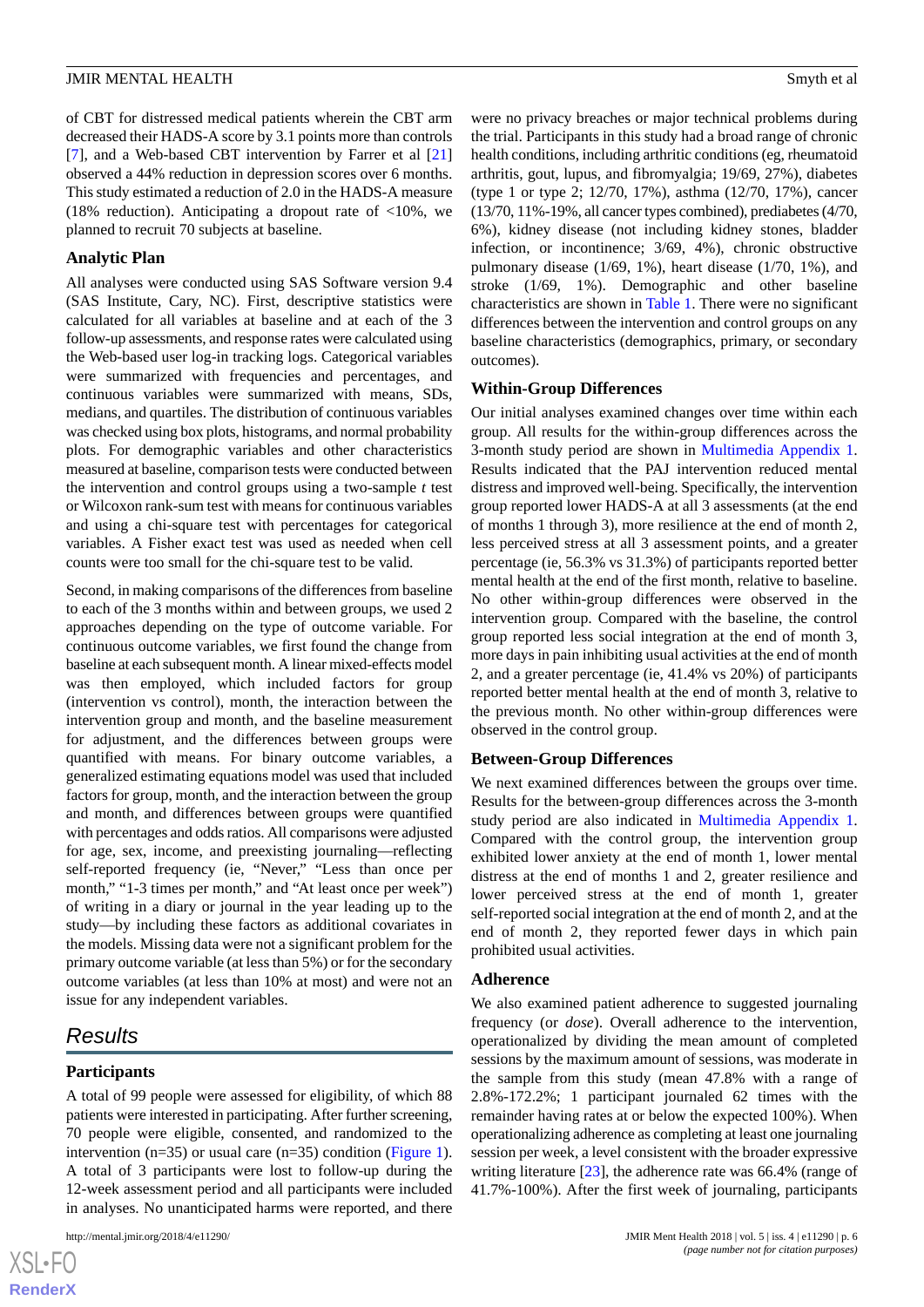journaled an average of 0.94 times with a peak of 2.3 times per week in week 2. Overall, the number of journaling sessions generally decreased as time progressed (see [Figure 2\)](#page-7-0).

Adherence to PAJ sessions was largely unrelated to outcomes (data not shown; results available upon request).

<span id="page-6-0"></span>

|  | Table 1. Participant and baseline characteristics. |  |  |  |  |
|--|----------------------------------------------------|--|--|--|--|
|--|----------------------------------------------------|--|--|--|--|

| Characteristic                                   | Total $(N=70)$ | Control $(n=35)$ | Intervention $(n=35)$ | $P$ value <sup>a</sup> |
|--------------------------------------------------|----------------|------------------|-----------------------|------------------------|
| Age in years, mean (SD)                          | 46.9 (12.8)    | 47.2 (12.3)      | 46.5(13.5)            | .82                    |
| Female, n (%)                                    | 60(87)         | 30(85)           | 30(88)                | .99                    |
| White, $n$ $%$                                   | 65(95)         | 33 (94)          | 32(97)                | .99                    |
| Hispanic, n (%)                                  | 1(1)           | 1(3)             | 0(0)                  | .99                    |
| Married, n (%)                                   | 44 (64)        | 25(71)           | 19(56)                | .18                    |
| Education (college $4+$ years), n $(\%)$         | 41 (59)        | 18(51)           | 23(68)                | .17                    |
| Employed for wages, $n$ $%$ )                    | 53 (77)        | 26(74)           | 27(79)                | .61                    |
| Income (< US $$50,000$ ), n (%)                  | 21(33)         | 9(30)            | 12(35)                | .65                    |
| Current smoker, n (%)                            | 3(4)           | 1(3)             | 2(6)                  | .99                    |
| General health (excellent or very good), n (%)   | 34 (49)        | 14(41)           | 20(57)                | .19                    |
| Hospital anxiety and depression scale, mean (SD) |                |                  |                       |                        |
| Total                                            | 14.3(6.6)      | 14.3(7.1)        | 14.3(6.1)             | .74                    |
| Anxiety                                          | 9.8(3.4)       | 9.5(3.4)         | 10.1(3.4)             | .44                    |
| Depression                                       | 4.6(4.0)       | 4.9(4.2)         | 4.3(3.7)              | .68                    |
| Perceived stress scale, mean (SD)                | 19.9(7.2)      | 20.4(6.7)        | 19.4(7.7)             | .55                    |
| Brief resilience scale, mean (SD)                | 20.1(5.3)      | 20.8(4.3)        | 19.5(6.1)             | .37                    |
| Satisfaction with life scale, mean (SD)          | 19.0(8.0)      | 19.7(7.3)        | 18.3(8.6)             | .48                    |
| Social provisions scale, mean (SD)               |                |                  |                       |                        |
| Total                                            | 79.0 (12.0)    | 78.6 (10.9)      | 79.3(13.1)            | .55                    |
| Attachment                                       | 12.5(2.6)      | 12.6(2.4)        | 12.5(2.8)             | .94                    |
| Social integration                               | 13.2(2.7)      | 13.3(2.4)        | 13.1(2.9)             | .94                    |
| Reassurance of worth                             | 12.9(2.2)      | 12.8(1.9)        | 12.9(2.4)             | .41                    |
| Reliable alliance                                | 13.6(2.6)      | 13.4(2.6)        | 13.8(2.6)             | .47                    |
| Guidance                                         | 13.3(2.7)      | 13.1(2.6)        | 13.5(2.9)             | .35                    |
| Opportunity for nurturance                       | 13.6(2.5)      | 13.7(2.2)        | 13.5(2.7)             | .96                    |
| Positive and negative affect scale, mean (SD)    |                |                  |                       |                        |
| Positive affect                                  | 31.9(8.2)      | 33.4(7.8)        | 30.4(8.4)             | .15                    |
| Negative effect                                  | 16.0(6.6)      | 16.7(6.9)        | 15.3(6.2)             | .20                    |
| Days pain inhibited usual activities, mean (SD)  | 3.5(6.9)       | 3.7(6.1)         | 3.4(7.6)              | .08                    |
| Days not getting enough sleep, mean (SD)         | 12.3(9.7)      | 13.1(10.3)       | 11.5(9.2)             | .68                    |
| Days felt healthy and full of energy, mean (SD)  | 14.0(10.0)     | 12.8(9.4)        | 15.3(10.5)            | .30                    |
| Better mental health than 1 month ago, n (%)     | 17(25)         | 6(18)            | 11(31)                | .18                    |

<sup>a</sup>*P* values for variables based on means are from a two-sample *t* test or Wilcoxon rank-sum test; *P* values for variables based on percentages are from a chi-square test; Fisher exact tests were used as needed.

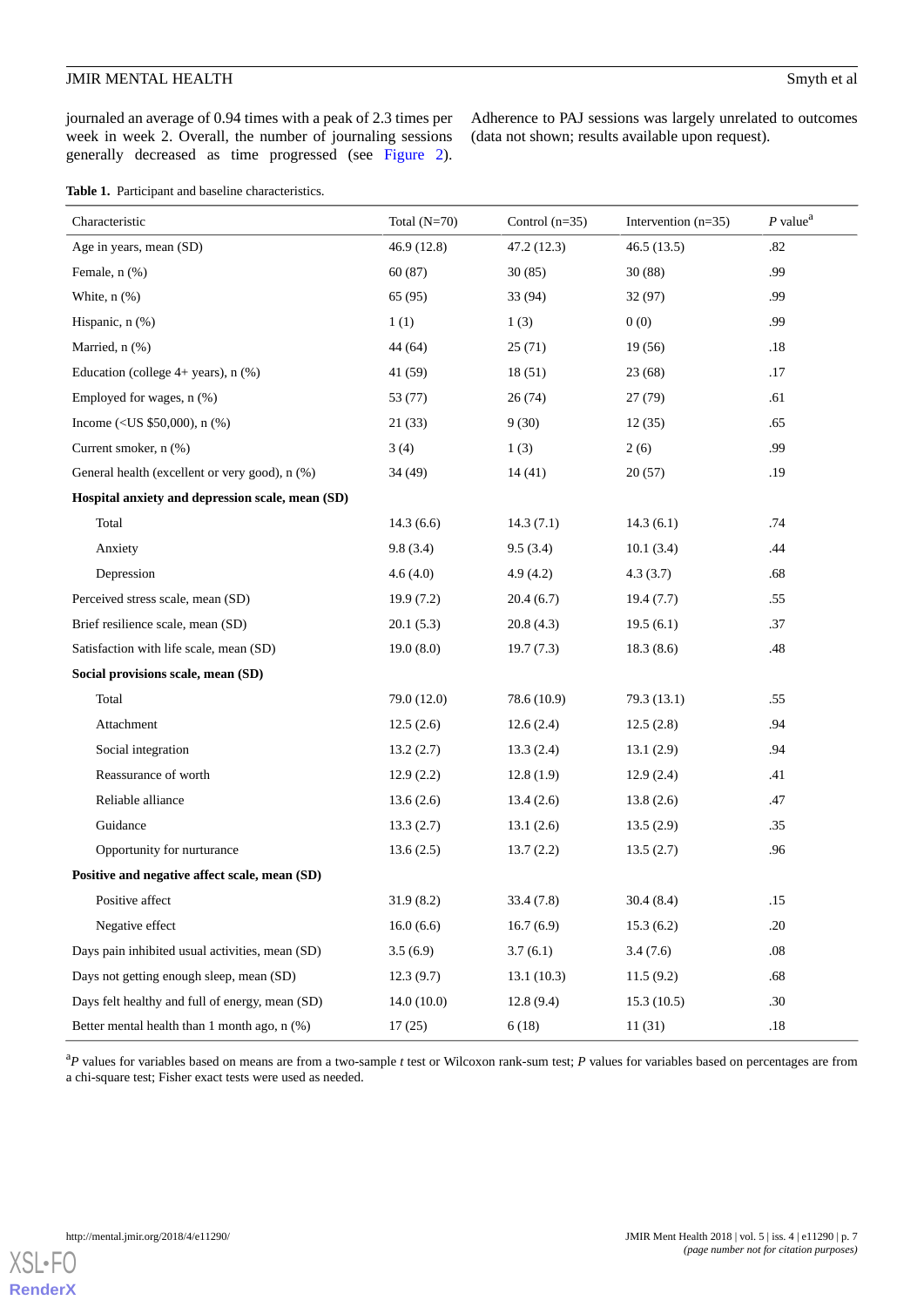<span id="page-7-0"></span>**Figure 2.** Average number of journaling sessions completed by participants over the 12-week study period.



# *Discussion*

#### **Principal Findings**

The primary aim of this study was to examine whether a 12-week Web-based PAJ intervention could reduce mental distress and improve psychological, interpersonal, and physical well-being in a heterogeneous sample of medical patients with significant anxiety symptoms. Compared with the patients receiving standard care, patients randomized to the PAJ intervention exhibited reduced mental distress, anxiety, and perceived stress; greater perceived personal resilience and social integration; and fewer days on which pain inhibited usual activities. The PAJ intervention was not associated with improvements in depressive symptoms, satisfaction with life, other indices of social support (ie, attachment, reassurance of worth, reliable alliance, guidance, opportunity for nurturance, and overall perceived support), or positive and negative affect. Overall, the findings from this study suggest that PAJ has potential utility as an intervention for managing mental distress, particularly elevated anxiety symptoms, and other aspects of well-being among general medical patients. This is consistent with, and extends, prior research on positive writing interventions as a way to improve aspects of health and well-being [\[55](#page-11-18),[69,](#page-12-8)[70](#page-12-9),[71\]](#page-12-10).

#### **Effects on Well-Being**

This study demonstrates that PAJ can improve several factors associated with psychological well-being among patients with mild to moderate anxiety, each of which may have implications for long-term health outcomes. Some of the most notable findings from this study were that the PAJ intervention was associated with better mental health, including lower anxiety, mental distress, and perceived stress after only 1 month of the

[XSL](http://www.w3.org/Style/XSL)•FO **[RenderX](http://www.renderx.com/)**

intervention and was associated with reduced mental distress across time (eg, continued reduction in anxiety and perceived stress across the 12-week intervention period). As such, PAJ may be an effective way to improve mental well-being and potentially increase longevity through improvements in these outcomes in a variety of patient populations. In addition, PAJ was associated with higher perceived resilience. Although PAJ may be a useful intervention for improving this outcome, more work is needed to understand why the beneficial effects of PAJ on resiliency appear to taper off over time and whether the initial increase in resiliency may serve as a mechanistic pathway between PAJ and disease outcomes across a variety of medical conditions.

Another aspect of psychological well-being with potential implications for health outcomes are perceptions of one's social environment such as perceived social integration. For example, perceived social isolation, which is conceptually the opposite of perceived social integration, is known to contribute to increased risk for early mortality [\[72](#page-12-11)]. This study indicates that PAJ may be beneficial to this end as the results demonstrate greater self-reported social integration in the intervention group relative to controls at the end of the second month. Moreover, more work is needed to understand why the effects of PAJ on perceived social integration do not appear to hold over time and whether these benefits can be prolonged.

Surprisingly, 1 indicator of improved well-being (ie, percent of patients who self-reported "somewhat" or "much better" mental health compared with the previous month) was observed in the control group. This indicates that patients receiving usual care will fluctuate in their perceived well-being (ie, have occasional upswings in self-reported mental health). In addition, PAJ was not observed to improve all indices of well-being (ie, we did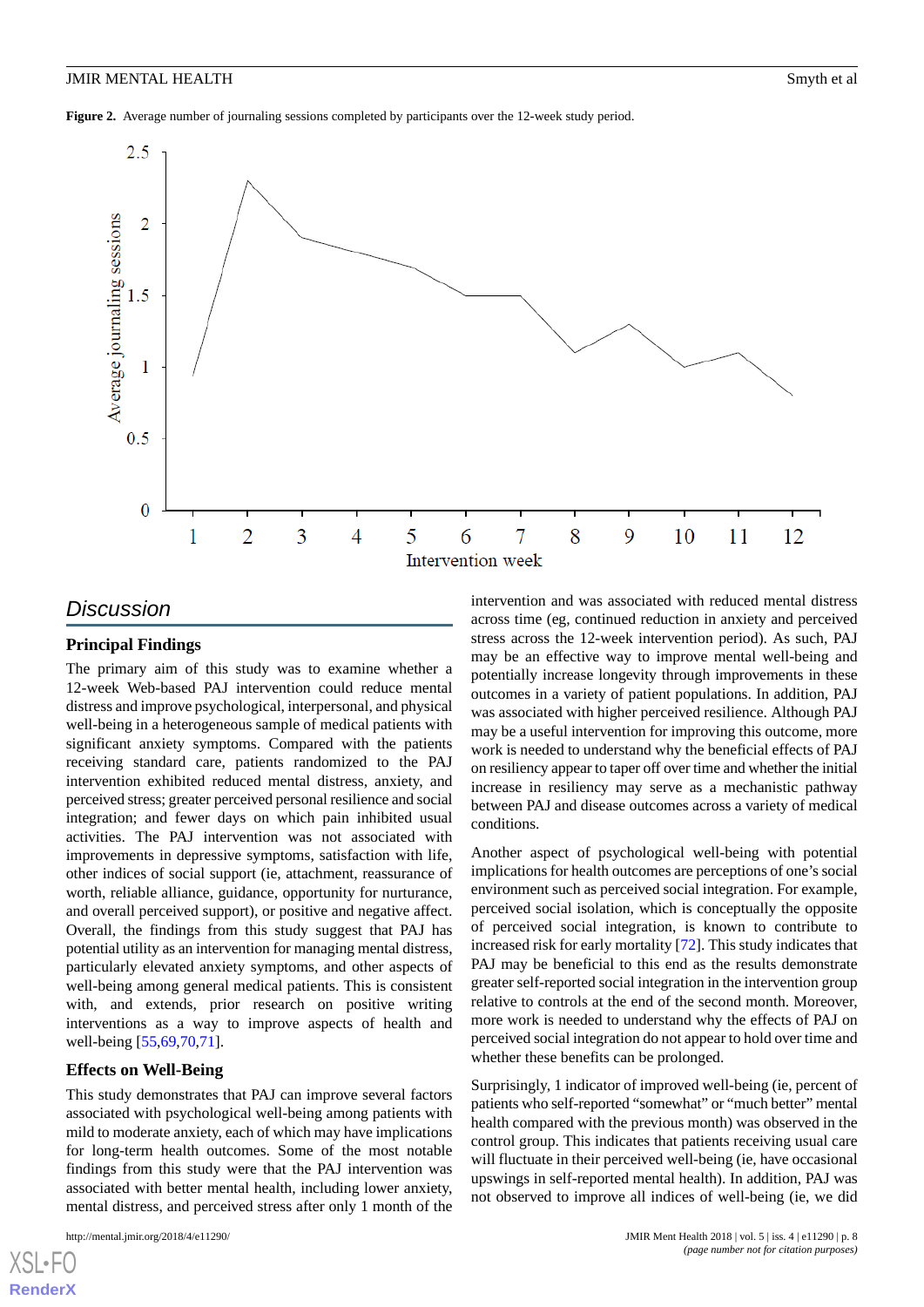not see beneficial effects on depression, satisfaction with life, indices of social support other than perceived integration, or positive and negative affect). This indicates that this intervention may be effective for improving some but certainly not all aspects of well-being. To explore the robustness of PAJ for enhancing additional indices of well-being, future studies would benefit from exploring ways to modify the expressive writing methods used in this study to increase their effectiveness (eg, across more well-being outcomes, for longer durations of time, or both). For example, the writing schedule in this study was fairly dense (3 writing sessions per week for 12 weeks). Perhaps, patients would benefit from a less dense writing schedule or greater variability in the topics offered. It may also be possible to optimize benefit by tailoring PAJ instructions (overall or adaptively over time) to individual patient needs. Furthermore, the writing task used in this study was a modified version of that developed by Pennebaker et al [[23\]](#page-10-7), particularly in terms of the number of overall sessions; it is possible that writing in a manner more consistent with earlier expressive writing studies would be preferable.

#### **Timing Effects**

Regarding the timing effects as a whole, the first month of the PAJ intervention provides a considerable number of improvements in quality of life that are still observed 2 and 3 months later, albeit to a lesser degree. For example, PAJ was associated with decreased mental distress and improved well-being in the first month, but the number of benefits and between-group differences diminished over time. Perhaps, the benefits of PAJ are largely observed within only at the start of the intervention and do not provide sustained improvements in mental distress and well-being over time. However, other studies have demonstrated that longer-lasting positive psychology interventions are effective at improving subjective and psychological well-being among cancer patients [\[73](#page-12-12)], and the *short-term* improvements in cancer patients' mental well-being observed in this study may translate into longer-term health benefits. As such, future studies are needed to determine whether PAJ beyond 3 months would provide additional upswings in well-being. Conducting longer investigations of expressive writing in clinical populations may be particularly important as previous work has found the benefits to dissipate after several months of discontinuation [[28](#page-10-18)]. It is worth noting that the sample size of our study was modest, and even after just 3 months, improvements were observed that favor the PAJ group. Although a portion of the effect sizes for these significant improvements were small (ie, Cohen *d* or *h*: 0.5-0.49), there were also several effect sizes of moderate size (ie, Cohen *d* or *h*: 0.51-0.64; see [Multimedia Appendix 1](#page-9-11)). Given the potential for cost-efficiency and reach of this Web-based intervention, we view these preliminary results as promising and supportive of a larger follow-up study examining the clinical utility of PAJ interventions.

#### **Feasibility of Intervention**

An important aspect of this study is the demonstrated feasibility of the Web-based writing task intervention. First, participants generally enjoyed the intervention (ie, 39.4% reported that the journaling activity made them feel "somewhat better" and 18.2%

reported that it made them feel "much better"). A total of 67 out of 70 consented and randomized participants competed the study for an overall excellent completion rate of 95%; this compares favorably with other randomized expressive writing interventions in chronic illness samples (eg, 73% [\[74](#page-12-13)] and 81% [[53\]](#page-11-16)). Overall adherence to the intervention was moderate in the sample of this study (mean 47.8%). However, when operationalizing adherence as completing at least one journaling session per week, the adherence rate rose to 66.4% (range of 41.7%-100%). Once-weekly sessions are common in therapeutic practice and are frequently used in randomized trials of CBT [[75\]](#page-12-14). Although these adherence rates are acceptable, it remains unclear why adherence was not even higher, given the relative ease through which Web-based PAJ modules could be accessed.

Generally, the number of completed journaling sessions decreased over the course of the intervention. The reasons for this decrease are uncertain but several plausible explanations exist. One possibility, although unassessed in this study, is that participants began the journaling process with enthusiasm in the early weeks but experienced reduced interest or increased fatigue with the intervention over time. Another possible explanation is that participants believed there were diminishing returns on therapeutic benefit as journaling sessions increased; a single weekly journaling session could have been deemed therapeutically equivalent to multiple sessions, for example, Web-based interventions are becoming more prevalent [\[76](#page-12-15)] as they can be administered at lower costs and disseminated to more people. Future work should investigate factors that drive adherence to Web-based PAJ interventions and explore opportunities to improve the interventions themselves, given the benefits observed in this study.

#### **Limitations**

Given the preliminary nature of investigating this novel Web-based intervention, we included several outcomes and conducted a large number of statistical tests, and the small sample size reduced our power to detect some effects (especially when contrasting between groups); together, these decisions may have contributed to spurious and/or missed associations. As such, care should be taken in interpreting any specific effect, and replication of these effects is warranted before strong conclusions can be made about potential efficacy. In addition, the length of the study was relatively short, and it remains unclear whether longer-term interventions would be sustainable or show similar improvements in various indices of well-being. Evidence from some clinical populations (eg, patients with asthma [\[29](#page-10-10)]) suggests that expressive writing may offer the most benefit for those with moderate level of disease—patients who are relatively healthy do not have much room for improvement, and those with very severe illness may require a more powerful treatment alternative. A large percentage (44.3%) of patients in this study reported excellent or very good health at baseline, possibly limiting the therapeutic benefit that could be observed from journaling; less healthy patients may have greater gains to make in well-being from baseline relative to their healthier counterparts, and future studies may consider testing this intervention in a sample of patients with greater disease severity. Finally, the homogenous nature of our small study sample (95.5% white and 87.0% female), combined with

```
XS-FO
RenderX
```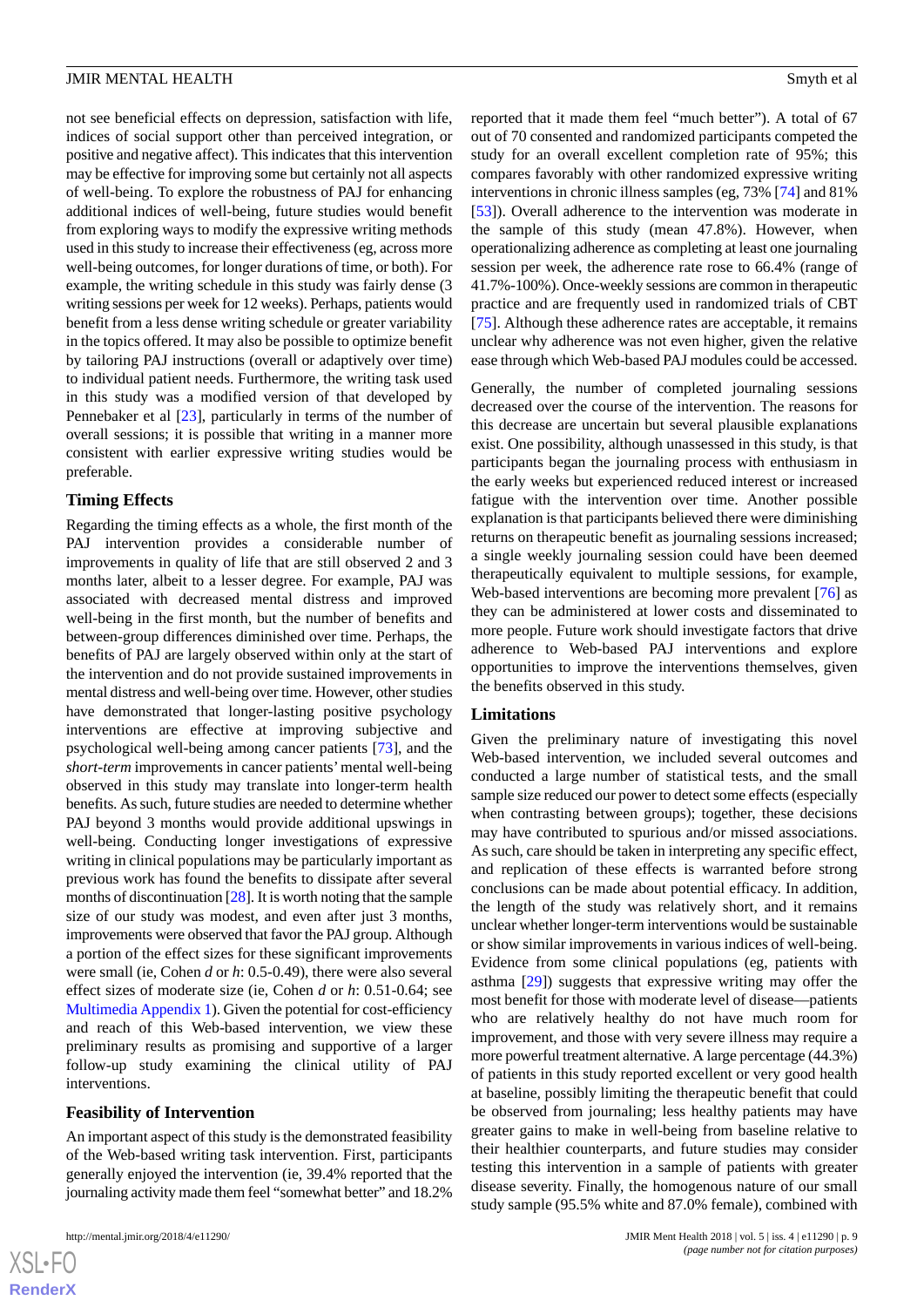the relatively brief study time frame, limits the generalizability of our findings to more diverse patient samples.

#### **Conclusions**

The results of this randomized controlled trial provide preliminary evidence that PAJ is a feasible and well-accepted intervention that can be implemented on the Web for effectively reducing some aspects of mental distress and improving aspects of well-being among medical patients with mild to moderate anxiety symptoms. Moreover, PAJ is likely to be a more pleasant and uplifting treatment for patients compared with the traditional expressive writing interventions that focus on writing about deeply distressing and traumatic experiences from the past; this may promote acceptability and treatment engagement relative to other treatments. Thus, this relatively simple and cost-effective intervention may represent a low-risk way to improve a variety of well-being domains, particularly among underserved patients.

### **Acknowledgments**

Funding for this study was provided by the Penn State Social Science Research Institute. The funders have no role in the study design, data collection and analysis, decision to publish, or paper preparation. Study data were collected and managed using Research Electronic Data Capture tools hosted at the Penn State Milton S Hershey Medical Center and College of Medicine. The authors would like to thank Vanessa Juth for feedback on an earlier version of this study.

#### **Conflicts of Interest**

<span id="page-9-11"></span>None declared.

# **Multimedia Appendix 1**

Outcome variables over time.

[[PDF File \(Adobe PDF File\), 78KB-Multimedia Appendix 1](https://jmir.org/api/download?alt_name=mental_v5i4e11290_app1.pdf)]

### **Multimedia Appendix 2**

CONSORT‐EHEALTH checklist (V 1.6.1).

<span id="page-9-0"></span>[[PDF File \(Adobe PDF File\), 572KB-Multimedia Appendix 2](https://jmir.org/api/download?alt_name=mental_v5i4e11290_app2.pdf&filename=576fbbb5b35092a192f4764a81e0471a.pdf)]

#### <span id="page-9-1"></span>**References**

- 1. Buttorff C, Ruder T, Bauman M. Multiple Chronic Conditions in the United States. Santa Monica, CA: RAND Corporation; 2017.
- <span id="page-9-2"></span>2. Megari K. Quality of life in chronic disease patients. Health Psychol Res 2013 Sep 24;1(3):e27 [[FREE Full text](https://dx.doi.org/10.4081/hpr.2013.e27)] [doi: [10.4081/hpr.2013.e27](http://dx.doi.org/10.4081/hpr.2013.e27)] [Medline: [26973912\]](http://www.ncbi.nlm.nih.gov/entrez/query.fcgi?cmd=Retrieve&db=PubMed&list_uids=26973912&dopt=Abstract)
- <span id="page-9-3"></span>3. Sambamoorthi U, Tan X, Deb A. Multiple chronic conditions and healthcare costs among adults. Expert Rev Pharmacoecon Outcomes Res 2015;15(5):823-832 [\[FREE Full text\]](http://europepmc.org/abstract/MED/26400220) [doi: [10.1586/14737167.2015.1091730](http://dx.doi.org/10.1586/14737167.2015.1091730)] [Medline: [26400220](http://www.ncbi.nlm.nih.gov/entrez/query.fcgi?cmd=Retrieve&db=PubMed&list_uids=26400220&dopt=Abstract)]
- <span id="page-9-4"></span>4. Turner J, Kelly B. Emotional dimensions of chronic disease. West J Med 2000 Feb;172(2):124-128 [[FREE Full text](http://europepmc.org/abstract/MED/10693376)] [Medline: [10693376](http://www.ncbi.nlm.nih.gov/entrez/query.fcgi?cmd=Retrieve&db=PubMed&list_uids=10693376&dopt=Abstract)]
- <span id="page-9-5"></span>5. Druss BG, Walker ER. Mental disorders and medical comorbidity. Synth Proj Res Synth Rep 2011 Feb(21):1-26. [Medline: [21675009](http://www.ncbi.nlm.nih.gov/entrez/query.fcgi?cmd=Retrieve&db=PubMed&list_uids=21675009&dopt=Abstract)]
- <span id="page-9-6"></span>6. Alegria M, Jackson JS, Kessler RC, Takeuchi D. Ghdx.healthdata.: Inter-university Consortium for Political and Social Research (ICPSR); 2015. United States National Comorbidity Survey: Replication 2001-2003 URL: [http://ghdx.healthdata.org/](http://ghdx.healthdata.org/record/united-states-national-comorbidity-survey-replication-2001-2003) [record/united-states-national-comorbidity-survey-replication-2001-2003](http://ghdx.healthdata.org/record/united-states-national-comorbidity-survey-replication-2001-2003) [accessed 2018-11-06] [[WebCite Cache ID](http://www.webcitation.org/

                                            73jBCsfmk) [73jBCsfmk\]](http://www.webcitation.org/

                                            73jBCsfmk)
- <span id="page-9-8"></span><span id="page-9-7"></span>7. Kessler RC, Berglund P, Chiu WT, Demler O, Heeringa S, Hiripi E, et al. The US national comorbidity survey replication (NCS-R): Design and field procedures. Int J Methods Psychiatr Res 2004;13(2):69-92. [Medline: [15297905](http://www.ncbi.nlm.nih.gov/entrez/query.fcgi?cmd=Retrieve&db=PubMed&list_uids=15297905&dopt=Abstract)]
- <span id="page-9-9"></span>8. Schneiderman N, Ironson G, Siegel SD. Stress and health: psychological, behavioral, and biological determinants. Annu Rev Clin Psychol 2005;1:607-628 [[FREE Full text](http://europepmc.org/abstract/MED/17716101)] [doi: [10.1146/annurev.clinpsy.1.102803.144141](http://dx.doi.org/10.1146/annurev.clinpsy.1.102803.144141)] [Medline: [17716101](http://www.ncbi.nlm.nih.gov/entrez/query.fcgi?cmd=Retrieve&db=PubMed&list_uids=17716101&dopt=Abstract)]
- <span id="page-9-10"></span>9. Hiller A, Quinn J, Schmidt P. Does psychological stress affect the progression of Parkinson's Disease. Neurology 2017 Apr 26;88(Supp. N5):002.
- 10. Orth-Gomér K, Wamala SP, Horsten M, Schenck-Gustafsson K, Schneiderman N, Mittleman MA. Marital stress worsens prognosis in women with coronary heart disease: the Stockholm Female Coronary Risk Study. JAMA 2000 Dec 20;284(23):3008-3014. [Medline: [11122587](http://www.ncbi.nlm.nih.gov/entrez/query.fcgi?cmd=Retrieve&db=PubMed&list_uids=11122587&dopt=Abstract)]
- 11. Salleh MR. Life event, stress and illness. Malays J Med Sci 2008 Oct;15(4):9-18 [[FREE Full text](http://europepmc.org/abstract/MED/22589633)] [Medline: [22589633](http://www.ncbi.nlm.nih.gov/entrez/query.fcgi?cmd=Retrieve&db=PubMed&list_uids=22589633&dopt=Abstract)]
- 12. Hofmann SG, Asnaani A, Vonk IJ, Sawyer AT, Fang A. The efficacy of cognitive behavioral therapy: a review of meta-analyses. Cognit Ther Res 2012 Oct 1;36(5):427-440 [\[FREE Full text\]](http://europepmc.org/abstract/MED/23459093) [doi: [10.1007/s10608-012-9476-1\]](http://dx.doi.org/10.1007/s10608-012-9476-1) [Medline: [23459093](http://www.ncbi.nlm.nih.gov/entrez/query.fcgi?cmd=Retrieve&db=PubMed&list_uids=23459093&dopt=Abstract)]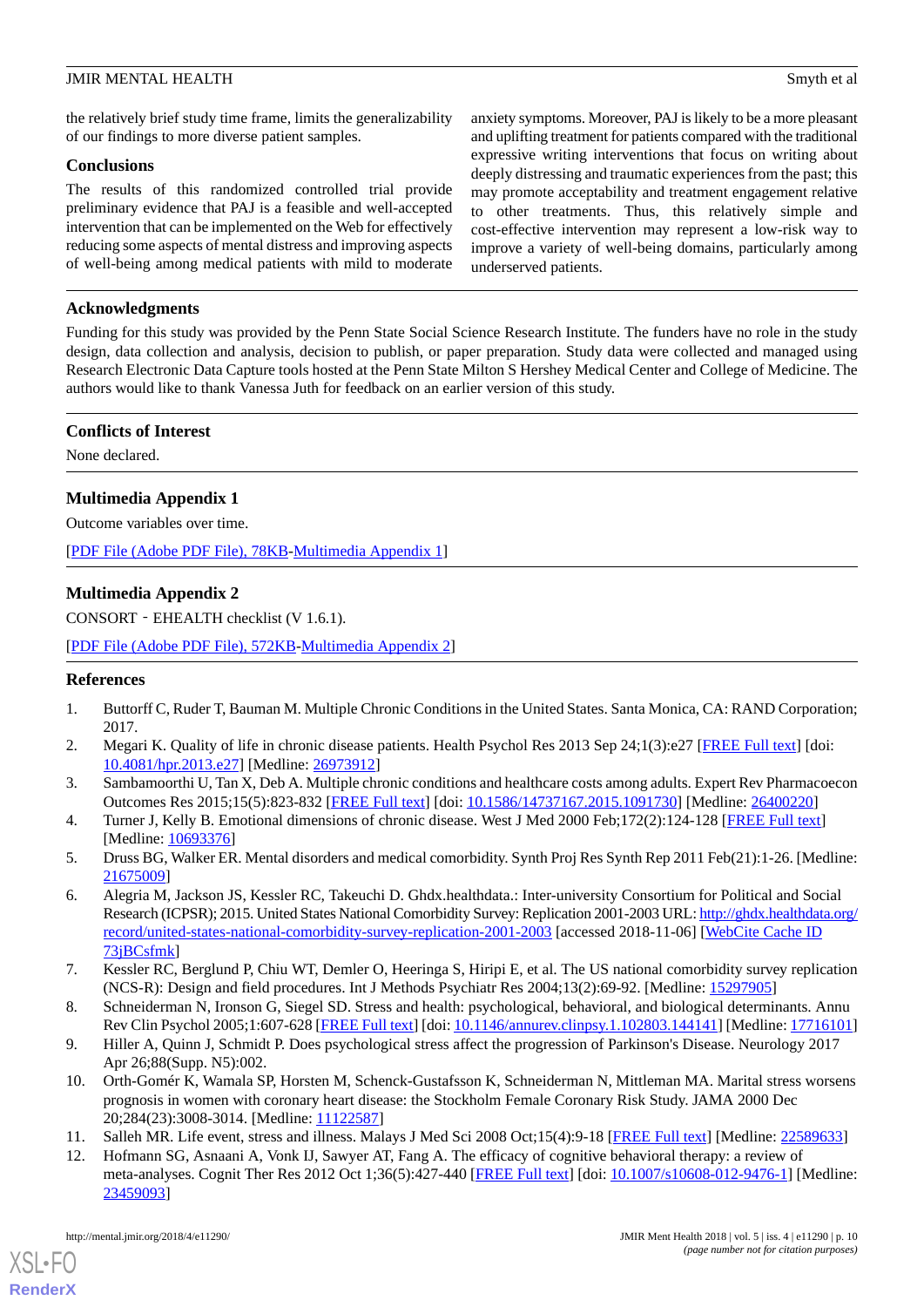- 13. Moorey S, Cort E, Kapari M, Monroe B, Hansford P, Mannix K, et al. A cluster randomized controlled trial of cognitive behaviour therapy for common mental disorders in patients with advanced cancer. Psychol Med 2009 May;39(5):713-723. [doi: [10.1017/S0033291708004169\]](http://dx.doi.org/10.1017/S0033291708004169) [Medline: [18761755](http://www.ncbi.nlm.nih.gov/entrez/query.fcgi?cmd=Retrieve&db=PubMed&list_uids=18761755&dopt=Abstract)]
- <span id="page-10-0"></span>14. Moss-Morris R, Dennison L, Landau S, Yardley L, Silber E, Chalder T. A randomized controlled trial of cognitive behavioral therapy (CBT) for adjusting to multiple sclerosis (the saMS trial): does CBT work and for whom does it work? J Consult Clin Psychol 2013 Apr;81(2):251-262. [doi: [10.1037/a0029132](http://dx.doi.org/10.1037/a0029132)] [Medline: [22730954\]](http://www.ncbi.nlm.nih.gov/entrez/query.fcgi?cmd=Retrieve&db=PubMed&list_uids=22730954&dopt=Abstract)
- <span id="page-10-1"></span>15. Mohr DC, Ho J, Duffecy J, Baron KG, Lehman KA, Jin L, et al. Perceived barriers to psychological treatments and their relationship to depression. J Clin Psychol 2010 Apr;66(4):394-409 [\[FREE Full text](http://europepmc.org/abstract/MED/20127795)] [doi: [10.1002/jclp.20659](http://dx.doi.org/10.1002/jclp.20659)] [Medline: [20127795](http://www.ncbi.nlm.nih.gov/entrez/query.fcgi?cmd=Retrieve&db=PubMed&list_uids=20127795&dopt=Abstract)]
- 16. Bijl RV, de Graaf GR, Hiripi E, Kessler RC, Kohn R, Offord DR, et al. The prevalence of treated and untreated mental disorders in five countries. Health Aff (Millwood) 2003;22(3):122-133 [\[FREE Full text\]](http://content.healthaffairs.org/cgi/pmidlookup?view=long&pmid=12757277) [Medline: [12757277](http://www.ncbi.nlm.nih.gov/entrez/query.fcgi?cmd=Retrieve&db=PubMed&list_uids=12757277&dopt=Abstract)]
- <span id="page-10-2"></span>17. Corrigan P. How stigma interferes with mental health care. Am Psychol 2004 Oct;59(7):614-625. [doi: [10.1037/0003-066X.59.7.614\]](http://dx.doi.org/10.1037/0003-066X.59.7.614) [Medline: [15491256\]](http://www.ncbi.nlm.nih.gov/entrez/query.fcgi?cmd=Retrieve&db=PubMed&list_uids=15491256&dopt=Abstract)
- <span id="page-10-3"></span>18. Hewitt M, Rowland JH. Mental health service use among adult cancer survivors: analyses of the National Health Interview Survey. J Clin Oncol 2002 Dec 1;20(23):4581-4590. [doi: [10.1200/JCO.2002.03.077\]](http://dx.doi.org/10.1200/JCO.2002.03.077) [Medline: [12454116](http://www.ncbi.nlm.nih.gov/entrez/query.fcgi?cmd=Retrieve&db=PubMed&list_uids=12454116&dopt=Abstract)]
- <span id="page-10-4"></span>19. Ritterband LM, Tate DF. The science of internet interventions. Introduction. Ann Behav Med 2009 Aug;38(1):1-3. [doi: [10.1007/s12160-009-9132-5\]](http://dx.doi.org/10.1007/s12160-009-9132-5) [Medline: [19816750](http://www.ncbi.nlm.nih.gov/entrez/query.fcgi?cmd=Retrieve&db=PubMed&list_uids=19816750&dopt=Abstract)]
- <span id="page-10-5"></span>20. Spek V, Cuijpers P, Nyklícek I, Riper H, Keyzer J, Pop V. Internet-based cognitive behaviour therapy for symptoms of depression and anxiety: a meta-analysis. Psychol Med 2007 Mar;37(3):319-328. [doi: [10.1017/S0033291706008944](http://dx.doi.org/10.1017/S0033291706008944)] [Medline: [17112400](http://www.ncbi.nlm.nih.gov/entrez/query.fcgi?cmd=Retrieve&db=PubMed&list_uids=17112400&dopt=Abstract)]
- <span id="page-10-6"></span>21. Farrer L, Christensen H, Griffiths KM, Mackinnon A. Internet-based CBT for depression with and without telephone tracking in a national helpline: randomised controlled trial. PLoS One 2011;6(11):e28099 [[FREE Full text](http://dx.plos.org/10.1371/journal.pone.0028099)] [doi: [10.1371/journal.pone.0028099\]](http://dx.doi.org/10.1371/journal.pone.0028099) [Medline: [22140514](http://www.ncbi.nlm.nih.gov/entrez/query.fcgi?cmd=Retrieve&db=PubMed&list_uids=22140514&dopt=Abstract)]
- <span id="page-10-8"></span><span id="page-10-7"></span>22. Pennebaker JW, Beall SK. Confronting a traumatic event: toward an understanding of inhibition and disease. J Abnorm Psychol 1986 Aug;95(3):274-281. [Medline: [3745650\]](http://www.ncbi.nlm.nih.gov/entrez/query.fcgi?cmd=Retrieve&db=PubMed&list_uids=3745650&dopt=Abstract)
- <span id="page-10-9"></span>23. Pennebaker JW. In: Smyth JM, editor. Opening up by writing it down: how expressive writing improves health and eases emotional pain. New York: The Guilford Press; 2016.
- 24. Frattaroli J. Experimental disclosure and its moderators: a meta-analysis. Psychol Bull 2006 Nov;132(6):823-865. [doi: [10.1037/0033-2909.132.6.823\]](http://dx.doi.org/10.1037/0033-2909.132.6.823) [Medline: [17073523](http://www.ncbi.nlm.nih.gov/entrez/query.fcgi?cmd=Retrieve&db=PubMed&list_uids=17073523&dopt=Abstract)]
- 25. Smyth JM, Stone AA, Hurewitz A, Kaell A. Effects of writing about stressful experiences on symptom reduction in patients with asthma or rheumatoid arthritis: a randomized trial. JAMA 1999 Apr 14;281(14):1304-1309. [Medline: [10208146\]](http://www.ncbi.nlm.nih.gov/entrez/query.fcgi?cmd=Retrieve&db=PubMed&list_uids=10208146&dopt=Abstract)
- <span id="page-10-18"></span>26. Danoff-Burg S, Agee JD, Romanoff NR, Kremer JM, Strosberg JM. Benefit finding and expressive writing in adults with lupus or rheumatoid arthritis. Psychol Health 2006 Oct;21(5):651-665. [doi: [10.1080/14768320500456996](http://dx.doi.org/10.1080/14768320500456996)]
- <span id="page-10-10"></span>27. Lumley MA, Keefe FJ, Mosley-Williams A, Rice JR, McKee D, Waters SJ, et al. The effects of written emotional disclosure and coping skills training in rheumatoid arthritis: a randomized clinical trial. J Consult Clin Psychol 2014 Aug;82(4):644-658 [[FREE Full text](http://europepmc.org/abstract/MED/24865870)] [doi: [10.1037/a0036958](http://dx.doi.org/10.1037/a0036958)] [Medline: [24865870\]](http://www.ncbi.nlm.nih.gov/entrez/query.fcgi?cmd=Retrieve&db=PubMed&list_uids=24865870&dopt=Abstract)
- <span id="page-10-11"></span>28. Lumley MA, Leisen JC, Partridge RT, Meyer TM, Radcliffe AM, Macklem DJ, et al. Does emotional disclosure about stress improve health in rheumatoid arthritis? Randomized, controlled trials of written and spoken disclosure. Pain 2011 Apr;152(4):866-877 [\[FREE Full text\]](http://europepmc.org/abstract/MED/21315515) [doi: [10.1016/j.pain.2011.01.003](http://dx.doi.org/10.1016/j.pain.2011.01.003)] [Medline: [21315515](http://www.ncbi.nlm.nih.gov/entrez/query.fcgi?cmd=Retrieve&db=PubMed&list_uids=21315515&dopt=Abstract)]
- <span id="page-10-12"></span>29. Smith HE, Jones CJ, Hankins M, Field A, Theadom A, Bowskill R, et al. The effects of expressive writing on lung function, quality of life, medication use, and symptoms in adults with asthma: a randomized controlled trial. Psychosom Med 2015 May;77(4):429-437. [doi: [10.1097/PSY.0000000000000166\]](http://dx.doi.org/10.1097/PSY.0000000000000166) [Medline: [25939030](http://www.ncbi.nlm.nih.gov/entrez/query.fcgi?cmd=Retrieve&db=PubMed&list_uids=25939030&dopt=Abstract)]
- <span id="page-10-13"></span>30. Broderick JE, Junghaenel DU, Schwartz JE. Written emotional expression produces health benefits in fibromyalgia patients. Psychosom Med 2005;67(2):326-334. [doi: [10.1097/01.psy.0000156933.04566.bd\]](http://dx.doi.org/10.1097/01.psy.0000156933.04566.bd) [Medline: [15784801\]](http://www.ncbi.nlm.nih.gov/entrez/query.fcgi?cmd=Retrieve&db=PubMed&list_uids=15784801&dopt=Abstract)
- <span id="page-10-15"></span><span id="page-10-14"></span>31. Hsu MC, Schubiner H, Lumley MA, Stracks JS, Clauw DJ, Williams DA. Sustained pain reduction through affective self-awareness in fibromyalgia: a randomized controlled trial. J Gen Intern Med 2010 Oct;25(10):1064-1070 [\[FREE Full](http://europepmc.org/abstract/MED/20532650) [text](http://europepmc.org/abstract/MED/20532650)] [doi: [10.1007/s11606-010-1418-6\]](http://dx.doi.org/10.1007/s11606-010-1418-6) [Medline: [20532650](http://www.ncbi.nlm.nih.gov/entrez/query.fcgi?cmd=Retrieve&db=PubMed&list_uids=20532650&dopt=Abstract)]
- 32. Halpert A, Rybin D, Doros G. Expressive writing is a promising therapeutic modality for the management of IBS: a pilot study. Am J Gastroenterol 2010 Nov;105(11):2440-2448. [doi: [10.1038/ajg.2010.246](http://dx.doi.org/10.1038/ajg.2010.246)] [Medline: [20551938](http://www.ncbi.nlm.nih.gov/entrez/query.fcgi?cmd=Retrieve&db=PubMed&list_uids=20551938&dopt=Abstract)]
- <span id="page-10-17"></span><span id="page-10-16"></span>33. Mann T. Effects of future writing and optimism on health behaviors in HIV-infected women. Ann Behav Med 2001 Feb; 23(1): 26-33. [doi: [10.1207/S15324796ABM2301\\_5](http://dx.doi.org/10.1207/S15324796ABM2301_5)] [Medline: [11302353\]](http://www.ncbi.nlm.nih.gov/entrez/query.fcgi?cmd=Retrieve&db=PubMed&list_uids=11302353&dopt=Abstract)
- 34. Petrie KJ, Fontanilla I, Thomas MG, Booth RJ, Pennebaker JW. Effect of written emotional expression on immune function in patients with human immunodeficiency virus infection: a randomized trial. Psychosom Med 2004;66(2):272-275. [Medline: [15039514](http://www.ncbi.nlm.nih.gov/entrez/query.fcgi?cmd=Retrieve&db=PubMed&list_uids=15039514&dopt=Abstract)]
- 35. McGuire KM, Greenberg MA, Gevirtz R. Autonomic effects of expressive writing in individuals with elevated blood pressure. J Health Psychol 2005 Mar;10(2):197-209. [doi: [10.1177/1359105305049767\]](http://dx.doi.org/10.1177/1359105305049767) [Medline: [15723890\]](http://www.ncbi.nlm.nih.gov/entrez/query.fcgi?cmd=Retrieve&db=PubMed&list_uids=15723890&dopt=Abstract)
- 36. Willmott L, Harris P, Gellaitry G, Cooper V, Horne R. The effects of expressive writing following first myocardial infarction: a randomized controlled trial. Health Psychol 2011 Sep;30(5):642-650. [doi: [10.1037/a0023519\]](http://dx.doi.org/10.1037/a0023519) [Medline: [21875209\]](http://www.ncbi.nlm.nih.gov/entrez/query.fcgi?cmd=Retrieve&db=PubMed&list_uids=21875209&dopt=Abstract)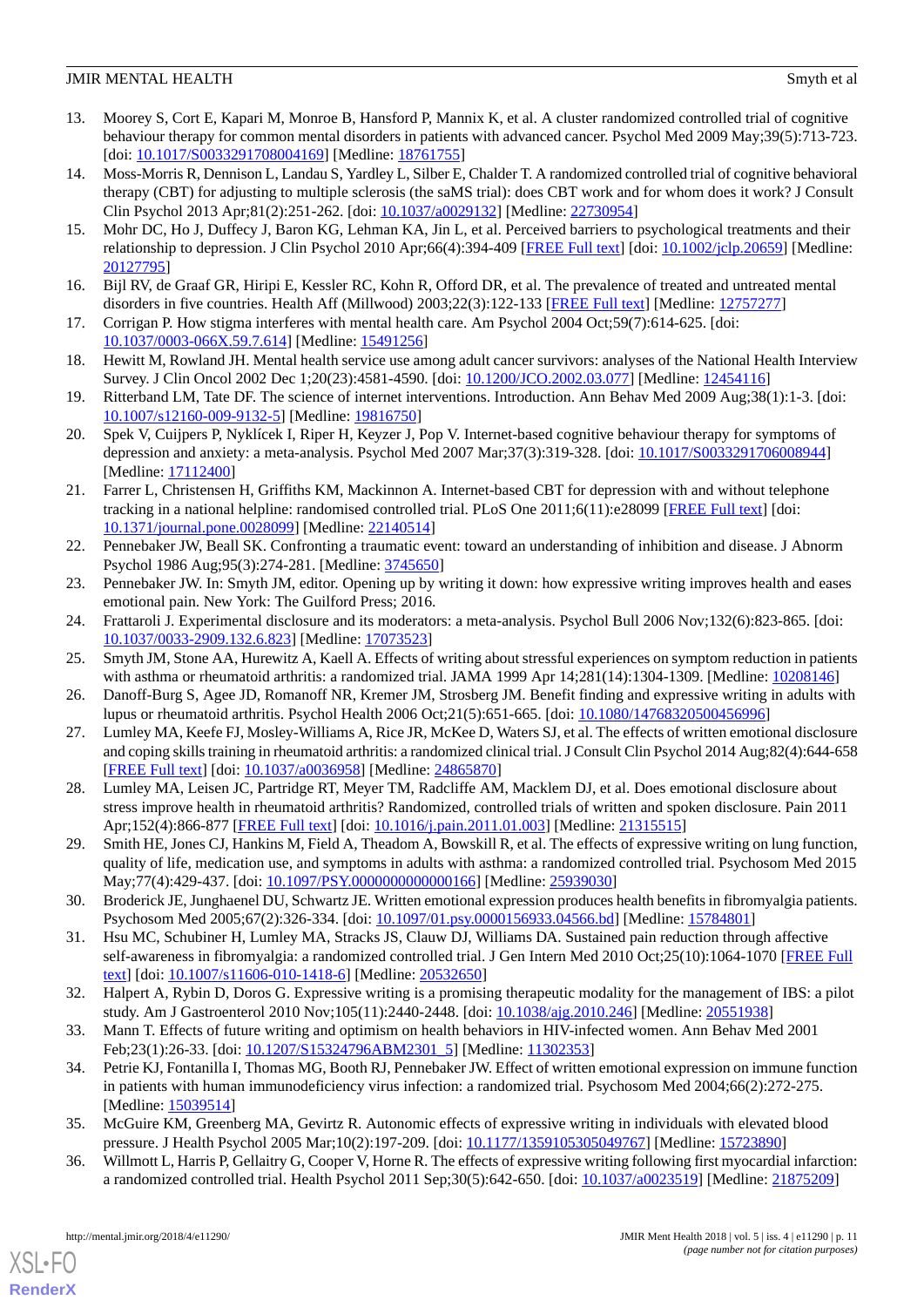- <span id="page-11-0"></span>37. Hevey D, Wilczkiewicz E, Horgan JH. Type D moderates the effects of expressive writing on health-related quality of life (HRQOL) following myocardial infarction (MI). Ir J Psychol 2012 Jun;33(2-3):107-114. [doi: [10.1080/03033910.2012.708901\]](http://dx.doi.org/10.1080/03033910.2012.708901)
- <span id="page-11-2"></span><span id="page-11-1"></span>38. Merz EL, Fox RS, Malcarne VL. Expressive writing interventions in cancer patients: a systematic review. Health Psychol Rev 2014;8(3):339-361. [doi: [10.1080/17437199.2014.882007](http://dx.doi.org/10.1080/17437199.2014.882007)] [Medline: [25053218\]](http://www.ncbi.nlm.nih.gov/entrez/query.fcgi?cmd=Retrieve&db=PubMed&list_uids=25053218&dopt=Abstract)
- 39. Krpan KM, Kross E, Berman MG, Deldin PJ, Askren MK, Jonides J. An everyday activity as a treatment for depression: the benefits of expressive writing for people diagnosed with major depressive disorder. J Affect Disord 2013 Sep 25;150(3):1148-1151 [[FREE Full text](http://europepmc.org/abstract/MED/23790815)] [doi: [10.1016/j.jad.2013.05.065\]](http://dx.doi.org/10.1016/j.jad.2013.05.065) [Medline: [23790815\]](http://www.ncbi.nlm.nih.gov/entrez/query.fcgi?cmd=Retrieve&db=PubMed&list_uids=23790815&dopt=Abstract)
- <span id="page-11-4"></span><span id="page-11-3"></span>40. Scheier MF, Carver CS. Optimism, coping, and health: assessment and implications of generalized outcome expectancies. Health Psychol 1985;4(3):219-247. [Medline: [4029106](http://www.ncbi.nlm.nih.gov/entrez/query.fcgi?cmd=Retrieve&db=PubMed&list_uids=4029106&dopt=Abstract)]
- <span id="page-11-5"></span>41. Robles TF, Brooks KP, Pressman SD. Trait positive affect buffers the effects of acute stress on skin barrier recovery. Health Psychol 2009 May;28(3):373-378 [[FREE Full text](http://europepmc.org/abstract/MED/19450044)] [doi: [10.1037/a0014662](http://dx.doi.org/10.1037/a0014662)] [Medline: [19450044](http://www.ncbi.nlm.nih.gov/entrez/query.fcgi?cmd=Retrieve&db=PubMed&list_uids=19450044&dopt=Abstract)]
- <span id="page-11-6"></span>42. Steptoe A, Wardle J, Marmot M. Positive affect and health-related neuroendocrine, cardiovascular, and inflammatory processes. Proc Natl Acad Sci U S A 2005 May 3;102(18):6508-6512 [[FREE Full text\]](http://www.pnas.org/cgi/pmidlookup?view=long&pmid=15840727) [doi: [10.1073/pnas.0409174102](http://dx.doi.org/10.1073/pnas.0409174102)] [Medline: [15840727](http://www.ncbi.nlm.nih.gov/entrez/query.fcgi?cmd=Retrieve&db=PubMed&list_uids=15840727&dopt=Abstract)]
- <span id="page-11-7"></span>43. Lyubomirsky S, King L, Diener E. The benefits of frequent positive affect: does happiness lead to success? Psychol Bull 2005 Nov;131(6):803-855. [doi: [10.1037/0033-2909.131.6.803](http://dx.doi.org/10.1037/0033-2909.131.6.803)] [Medline: [16351326\]](http://www.ncbi.nlm.nih.gov/entrez/query.fcgi?cmd=Retrieve&db=PubMed&list_uids=16351326&dopt=Abstract)
- <span id="page-11-8"></span>44. Conversano C, Rotondo A, Lensi E, Della Vista O, Arpone F, Reda MA. Optimism and its impact on mental and physical well-being. Clin Pract Epidemiol Ment Health 2010 May 14;6:25-29 [\[FREE Full text\]](http://europepmc.org/abstract/MED/20592964) [doi: [10.2174/1745017901006010025\]](http://dx.doi.org/10.2174/1745017901006010025) [Medline: [20592964](http://www.ncbi.nlm.nih.gov/entrez/query.fcgi?cmd=Retrieve&db=PubMed&list_uids=20592964&dopt=Abstract)]
- <span id="page-11-9"></span>45. Diener E, Chan MY. Happy people live longer: subjective well-being contributes to health and longevity. Appl Psychol Health Well-being 2011 Mar;3(1):1-43. [doi: [10.1111/j.1758-0854.2010.01045.x\]](http://dx.doi.org/10.1111/j.1758-0854.2010.01045.x)
- <span id="page-11-11"></span><span id="page-11-10"></span>46. Cohen S, Pressman SD. Positive affect and health. Curr Dir Psychol Sci 2016 Jun 22;15(3):122-125. [doi: [10.1111/j.0963-7214.2006.00420.x\]](http://dx.doi.org/10.1111/j.0963-7214.2006.00420.x)
- <span id="page-11-12"></span>47. Pressman SD, Cohen S. Does positive affect influence health? Psychol Bull 2005 Nov;131(6):925-971. [doi: [10.1037/0033-2909.131.6.925\]](http://dx.doi.org/10.1037/0033-2909.131.6.925) [Medline: [16351329](http://www.ncbi.nlm.nih.gov/entrez/query.fcgi?cmd=Retrieve&db=PubMed&list_uids=16351329&dopt=Abstract)]
- <span id="page-11-13"></span>48. Low CA, Stanton AL, Danoff-Burg S. Expressive disclosure and benefit finding among breast cancer patients: mechanisms for positive health effects. Health Psychol 2006 Mar;25(2):181-189. [doi: [10.1037/0278-6133.25.2.181\]](http://dx.doi.org/10.1037/0278-6133.25.2.181) [Medline: [16569109\]](http://www.ncbi.nlm.nih.gov/entrez/query.fcgi?cmd=Retrieve&db=PubMed&list_uids=16569109&dopt=Abstract)
- <span id="page-11-14"></span>49. Park CL, Blumberg CJ. Disclosing trauma through writing: testing the meaning-making hypothesis. Cognit Ther Res 2002;26(5):597-616. [doi: [10.1023/A:1020353109229\]](http://dx.doi.org/10.1023/A:1020353109229)
- <span id="page-11-15"></span>50. King LA. The health benefits of writing about life goals. Pers Soc Psychol Bull 2001;27(7):798-807. [doi: [10.1177/0146167201277003\]](http://dx.doi.org/10.1177/0146167201277003)
- 51. Ogedegbe GO, Boutin-Foster C, Wells MT, Allegrante JP, Isen AM, Jobe JB, et al. A randomized controlled trial of positive-affect intervention and medication adherence in hypertensive African Americans. Arch Intern Med 2012 Feb 27;172(4):322-326 [[FREE Full text](http://europepmc.org/abstract/MED/22269592)] [doi: [10.1001/archinternmed.2011.1307\]](http://dx.doi.org/10.1001/archinternmed.2011.1307) [Medline: [22269592](http://www.ncbi.nlm.nih.gov/entrez/query.fcgi?cmd=Retrieve&db=PubMed&list_uids=22269592&dopt=Abstract)]
- <span id="page-11-17"></span><span id="page-11-16"></span>52. Peterson JC, Charlson ME, Hoffman Z, Wells MT, Wong S, Hollenberg JP, et al. A randomized controlled trial of positive-affect induction to promote physical activity after percutaneous coronary intervention. Arch Intern Med 2012 Feb 27;172(4):329-336 [[FREE Full text](http://europepmc.org/abstract/MED/22269589)] [doi: [10.1001/archinternmed.2011.1311\]](http://dx.doi.org/10.1001/archinternmed.2011.1311) [Medline: [22269589](http://www.ncbi.nlm.nih.gov/entrez/query.fcgi?cmd=Retrieve&db=PubMed&list_uids=22269589&dopt=Abstract)]
- <span id="page-11-18"></span>53. Stanton AL, Danoff-Burg S, Sworowski LA, Collins CA, Branstetter AD, Rodriguez-Hanley A, et al. Randomized, controlled trial of written emotional expression and benefit finding in breast cancer patients. J Clin Oncol 2002 Oct 15;20(20):4160-4168. [doi: [10.1200/JCO.2002.08.521\]](http://dx.doi.org/10.1200/JCO.2002.08.521) [Medline: [12377959](http://www.ncbi.nlm.nih.gov/entrez/query.fcgi?cmd=Retrieve&db=PubMed&list_uids=12377959&dopt=Abstract)]
- <span id="page-11-19"></span>54. Armitage CJ, Harris PR, Arden MA. Evidence that self-affirmation reduces alcohol consumption: randomized exploratory trial with a new, brief means of self-affirming. Health Psychol 2011 Sep;30(5):633-641. [doi: [10.1037/a0023738](http://dx.doi.org/10.1037/a0023738)] [Medline: [21553966](http://www.ncbi.nlm.nih.gov/entrez/query.fcgi?cmd=Retrieve&db=PubMed&list_uids=21553966&dopt=Abstract)]
- <span id="page-11-21"></span><span id="page-11-20"></span>55. Burton CM, King LA. Effects of (very) brief writing on health: the two-minute miracle. Br J Health Psychol 2008 Feb;13(Pt 1):9-14. [doi: [10.1348/135910707X250910\]](http://dx.doi.org/10.1348/135910707X250910) [Medline: [18230223\]](http://www.ncbi.nlm.nih.gov/entrez/query.fcgi?cmd=Retrieve&db=PubMed&list_uids=18230223&dopt=Abstract)
- <span id="page-11-22"></span>56. Kobak KA, Taylor LH, Dottl SL, Greist JH, Jefferson JW, Burroughs D, et al. A computer-administered telephone interview to identify mental disorders. JAMA 1997 Sep 17;278(11):905-910. [Medline: [9302242](http://www.ncbi.nlm.nih.gov/entrez/query.fcgi?cmd=Retrieve&db=PubMed&list_uids=9302242&dopt=Abstract)]
- <span id="page-11-23"></span>57. Zigmond AS, Snaith RP. The hospital anxiety and depression scale. Acta Psychiatr Scand 1983 Jun;67(6):361-370. [Medline: [6880820\]](http://www.ncbi.nlm.nih.gov/entrez/query.fcgi?cmd=Retrieve&db=PubMed&list_uids=6880820&dopt=Abstract)
- 58. Conill C, Verger E, Salamero M. Performance status assessment in cancer patients. Cancer 1990 Apr 15;65(8):1864-1866. [Medline: [2317765\]](http://www.ncbi.nlm.nih.gov/entrez/query.fcgi?cmd=Retrieve&db=PubMed&list_uids=2317765&dopt=Abstract)
- 59. Frisina PG, Borod JC, Lepore SJ. A meta-analysis of the effects of written emotional disclosure on the health outcomes of clinical populations. J Nerv Ment Dis 2004 Sep;192(9):629-634. [Medline: [15348980](http://www.ncbi.nlm.nih.gov/entrez/query.fcgi?cmd=Retrieve&db=PubMed&list_uids=15348980&dopt=Abstract)]
- 60. Aspinwall LG, Tedeschi RG. The value of positive psychology for health psychology: progress and pitfalls in examining the relation of positive phenomena to health. Ann Behav Med 2010 Feb;39(1):4-15. [doi: [10.1007/s12160-009-9153-0](http://dx.doi.org/10.1007/s12160-009-9153-0)] [Medline: [20091429](http://www.ncbi.nlm.nih.gov/entrez/query.fcgi?cmd=Retrieve&db=PubMed&list_uids=20091429&dopt=Abstract)]

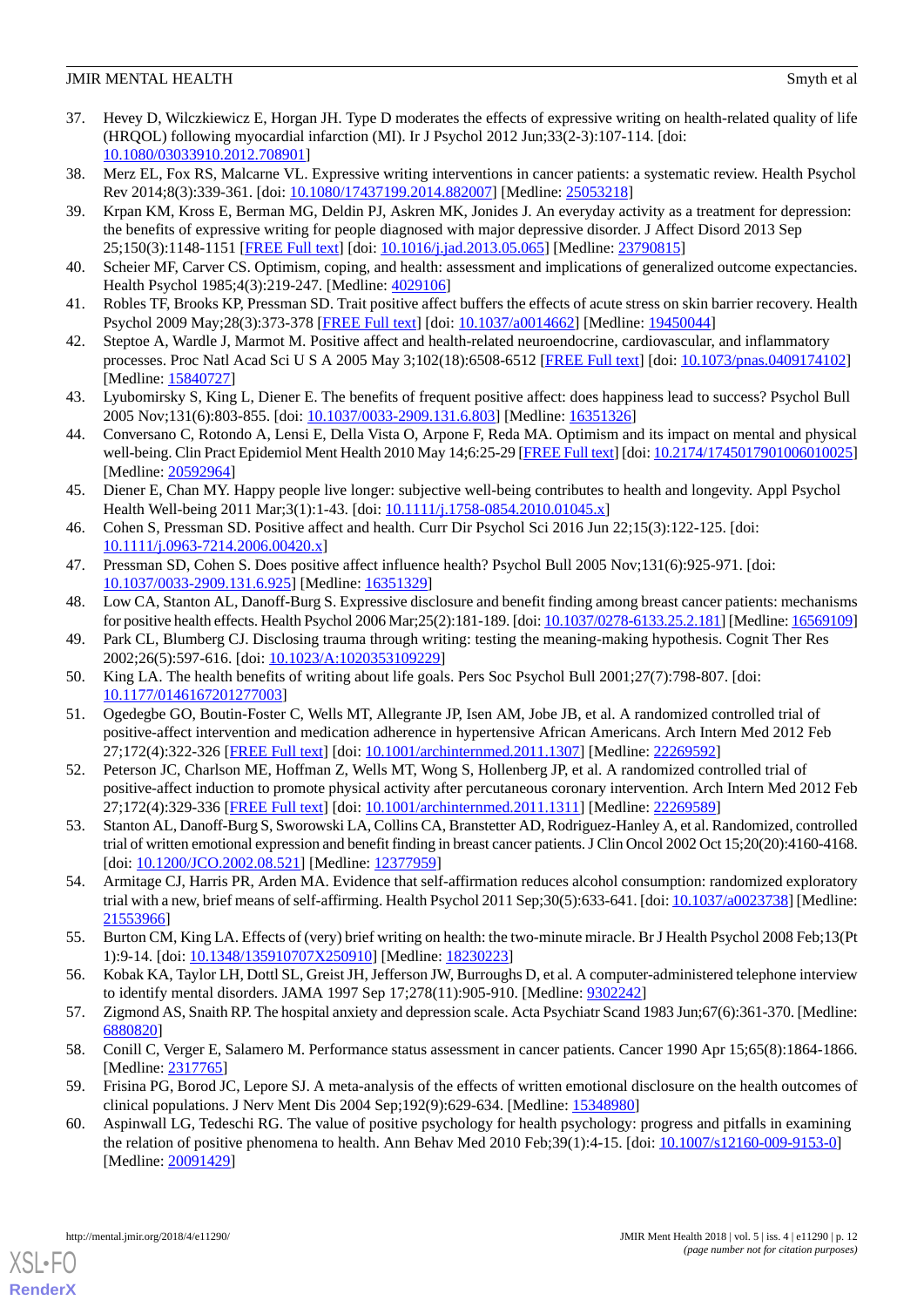- <span id="page-12-0"></span>61. Moriarty DG, Zack MM, Kobau R. The centers for disease control and prevention's healthy days measures - population tracking of perceived physical and mental health over time. Health Qual Life Outcomes 2003 Sep 2;1:37 [\[FREE Full text](https://hqlo.biomedcentral.com/articles/10.1186/1477-7525-1-37)] [doi: [10.1186/1477-7525-1-37](http://dx.doi.org/10.1186/1477-7525-1-37)] [Medline: [14498988\]](http://www.ncbi.nlm.nih.gov/entrez/query.fcgi?cmd=Retrieve&db=PubMed&list_uids=14498988&dopt=Abstract)
- <span id="page-12-2"></span><span id="page-12-1"></span>62. Bjelland I, Dahl AA, Haug TT, Neckelmann D. The validity of the Hospital Anxiety and Depression Scale. An updated literature review. J Psychosom Res 2002 Feb; 52(2): 69-77. [Medline: [11832252](http://www.ncbi.nlm.nih.gov/entrez/query.fcgi?cmd=Retrieve&db=PubMed&list_uids=11832252&dopt=Abstract)]
- <span id="page-12-3"></span>63. Smith BW, Dalen J, Wiggins K, Tooley E, Christopher P, Bernard J. The brief resilience scale: assessing the ability to bounce back. Int J Behav Med 2008;15(3):194-200. [doi: [10.1080/10705500802222972\]](http://dx.doi.org/10.1080/10705500802222972) [Medline: [18696313\]](http://www.ncbi.nlm.nih.gov/entrez/query.fcgi?cmd=Retrieve&db=PubMed&list_uids=18696313&dopt=Abstract)
- <span id="page-12-4"></span>64. Cohen S, Kamarck T, Mermelstein R. A global measure of perceived stress. J Health Soc Behav 1983 Dec;24(4):385-396. [Medline: [6668417\]](http://www.ncbi.nlm.nih.gov/entrez/query.fcgi?cmd=Retrieve&db=PubMed&list_uids=6668417&dopt=Abstract)
- <span id="page-12-5"></span>65. Watson D, Clark LA, Tellegen A. Development and validation of brief measures of positive and negative affect: the PANAS scales. J Pers Soc Psychol 1988 Jun; 54(6): 1063-1070. [Medline: [3397865](http://www.ncbi.nlm.nih.gov/entrez/query.fcgi?cmd=Retrieve&db=PubMed&list_uids=3397865&dopt=Abstract)]
- <span id="page-12-6"></span>66. Diener E, Emmons RA, Larsen RJ, Griffin S. The satisfaction with life scale. J Pers Assess 1985 Feb;49(1):71-75. [doi: [10.1207/s15327752jpa4901\\_13\]](http://dx.doi.org/10.1207/s15327752jpa4901_13) [Medline: [16367493\]](http://www.ncbi.nlm.nih.gov/entrez/query.fcgi?cmd=Retrieve&db=PubMed&list_uids=16367493&dopt=Abstract)
- <span id="page-12-7"></span>67. Cutrona C, Russell D, Rose J. Social support and adaptation to stress by the elderly. Psychol Aging 1986 Mar;1(1):47-54. [Medline: [3267379\]](http://www.ncbi.nlm.nih.gov/entrez/query.fcgi?cmd=Retrieve&db=PubMed&list_uids=3267379&dopt=Abstract)
- <span id="page-12-8"></span>68. Yun YH, Lee KS, Kim Y, Park SY, Lee ES, Noh D, et al. Web-based tailored education program for disease-free cancer survivors with cancer-related fatigue: a randomized controlled trial. J Clin Oncol 2012 Apr 20;30(12):1296-1303 [[FREE](http://jco.ascopubs.org/cgi/pmidlookup?view=long&pmid=22412149) [Full text\]](http://jco.ascopubs.org/cgi/pmidlookup?view=long&pmid=22412149) [doi: [10.1200/JCO.2011.37.2979\]](http://dx.doi.org/10.1200/JCO.2011.37.2979) [Medline: [22412149\]](http://www.ncbi.nlm.nih.gov/entrez/query.fcgi?cmd=Retrieve&db=PubMed&list_uids=22412149&dopt=Abstract)
- <span id="page-12-9"></span>69. Burton CM, King LA. The health benefits of writing about intensely positive experiences. J Res Pers 2004 Apr;38(2):150-163. [doi: [10.1016/S0092-6566\(03\)00058-8](http://dx.doi.org/10.1016/S0092-6566(03)00058-8)]
- <span id="page-12-10"></span>70. Lambert NM, Gwinn AM, Baumeister RF, Strachman A, Washburn IJ, Gable SL, et al. A boost of positive affect.The perks of sharing positive experiences. J Soc Pers Relat 2012 Aug 9;30(1):24-43. [doi: [10.1177/0265407512449400\]](http://dx.doi.org/10.1177/0265407512449400)
- <span id="page-12-11"></span>71. Reiter C, Wilz G. Resource diary: a positive writing intervention for promoting well-being and preventing depression in adolescence. J Posit Psychol 2015 Apr 13;11(1):99-108. [doi: [10.1080/17439760.2015.1025423\]](http://dx.doi.org/10.1080/17439760.2015.1025423)
- <span id="page-12-12"></span>72. Holt-Lunstad J, Smith TB, Baker M, Harris T, Stephenson D. Loneliness and social isolation as risk factors for mortality: a meta-analytic review. Perspect Psychol Sci 2015 Mar;10(2):227-237. [doi: [10.1177/1745691614568352\]](http://dx.doi.org/10.1177/1745691614568352) [Medline: [25910392](http://www.ncbi.nlm.nih.gov/entrez/query.fcgi?cmd=Retrieve&db=PubMed&list_uids=25910392&dopt=Abstract)]
- <span id="page-12-13"></span>73. Bolier L, Haverman M, Westerhof GJ, Riper H, Smit F, Bohlmeijer E. Positive psychology interventions: a meta-analysis of randomized controlled studies. BMC Public Health 2013 Feb 8;13:119 [[FREE Full text](https://bmcpublichealth.biomedcentral.com/articles/10.1186/1471-2458-13-119)] [doi: [10.1186/1471-2458-13-119\]](http://dx.doi.org/10.1186/1471-2458-13-119) [Medline: [23390882](http://www.ncbi.nlm.nih.gov/entrez/query.fcgi?cmd=Retrieve&db=PubMed&list_uids=23390882&dopt=Abstract)]
- <span id="page-12-14"></span>74. Milbury K, Spelman A, Wood C, Matin SF, Tannir N, Jonasch E, et al. Randomized controlled trial of expressive writing for patients with renal cell carcinoma. J Clin Oncol 2014 Mar 1;32(7):663-670 [[FREE Full text](http://europepmc.org/abstract/MED/24470003)] [doi: [10.1200/JCO.2013.50.3532](http://dx.doi.org/10.1200/JCO.2013.50.3532)] [Medline: [24470003\]](http://www.ncbi.nlm.nih.gov/entrez/query.fcgi?cmd=Retrieve&db=PubMed&list_uids=24470003&dopt=Abstract)
- <span id="page-12-15"></span>75. Arch JJ, Eifert GH, Davies C, Plumb Vilardaga JC, Rose RD, Craske MG. Randomized clinical trial of cognitive behavioral therapy (CBT) versus acceptance and commitment therapy (ACT) for mixed anxiety disorders. J Consult Clin Psychol 2012 Oct;80(5):750-765 [[FREE Full text](http://europepmc.org/abstract/MED/22563639)] [doi: [10.1037/a0028310](http://dx.doi.org/10.1037/a0028310)] [Medline: [22563639\]](http://www.ncbi.nlm.nih.gov/entrez/query.fcgi?cmd=Retrieve&db=PubMed&list_uids=22563639&dopt=Abstract)
- 76. Baikie KA, Geerligs L, Wilhelm K. Expressive writing and positive writing for participants with mood disorders: an online randomized controlled trial. J Affect Disord 2012 Feb;136(3):310-319. [doi: [10.1016/j.jad.2011.11.032\]](http://dx.doi.org/10.1016/j.jad.2011.11.032) [Medline: [22209127\]](http://www.ncbi.nlm.nih.gov/entrez/query.fcgi?cmd=Retrieve&db=PubMed&list_uids=22209127&dopt=Abstract)

# **Abbreviations**

**BRS:** Brief Resilience Scale **CBT:** cognitive behavioral therapy **ECOG:** Eastern Cooperative Oncology Group **HADS:** Hospital Anxiety and Depression Scale **PAJ:** positive affect journaling **PANAS:** Positive and Negative Affect Schedule PSHMC: Pennsylvania State Hershey Medical Center **SWLS:** Satisfaction with Life Scale